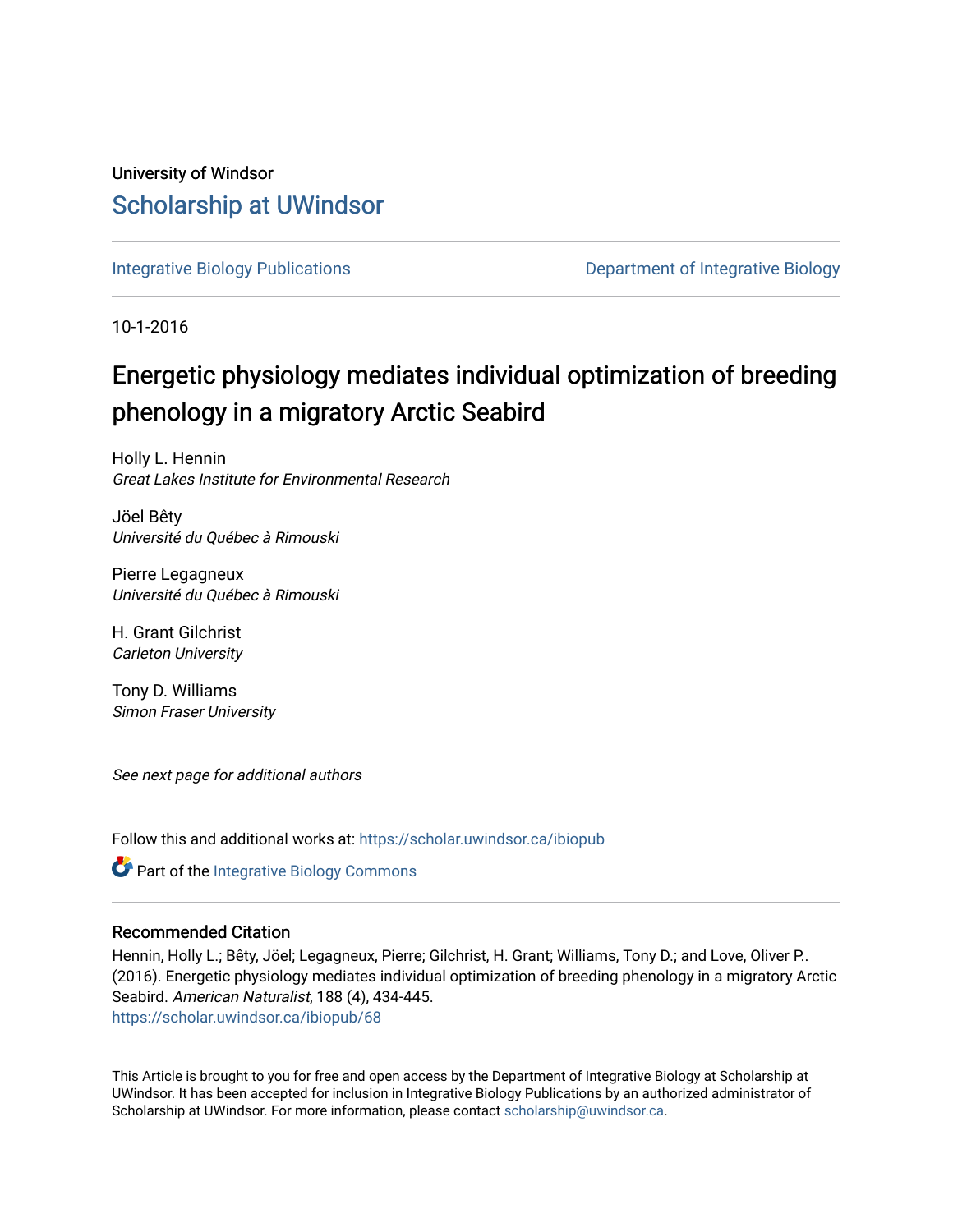## Authors

Holly L. Hennin, Jöel Bêty, Pierre Legagneux, H. Grant Gilchrist, Tony D. Williams, and Oliver P. Love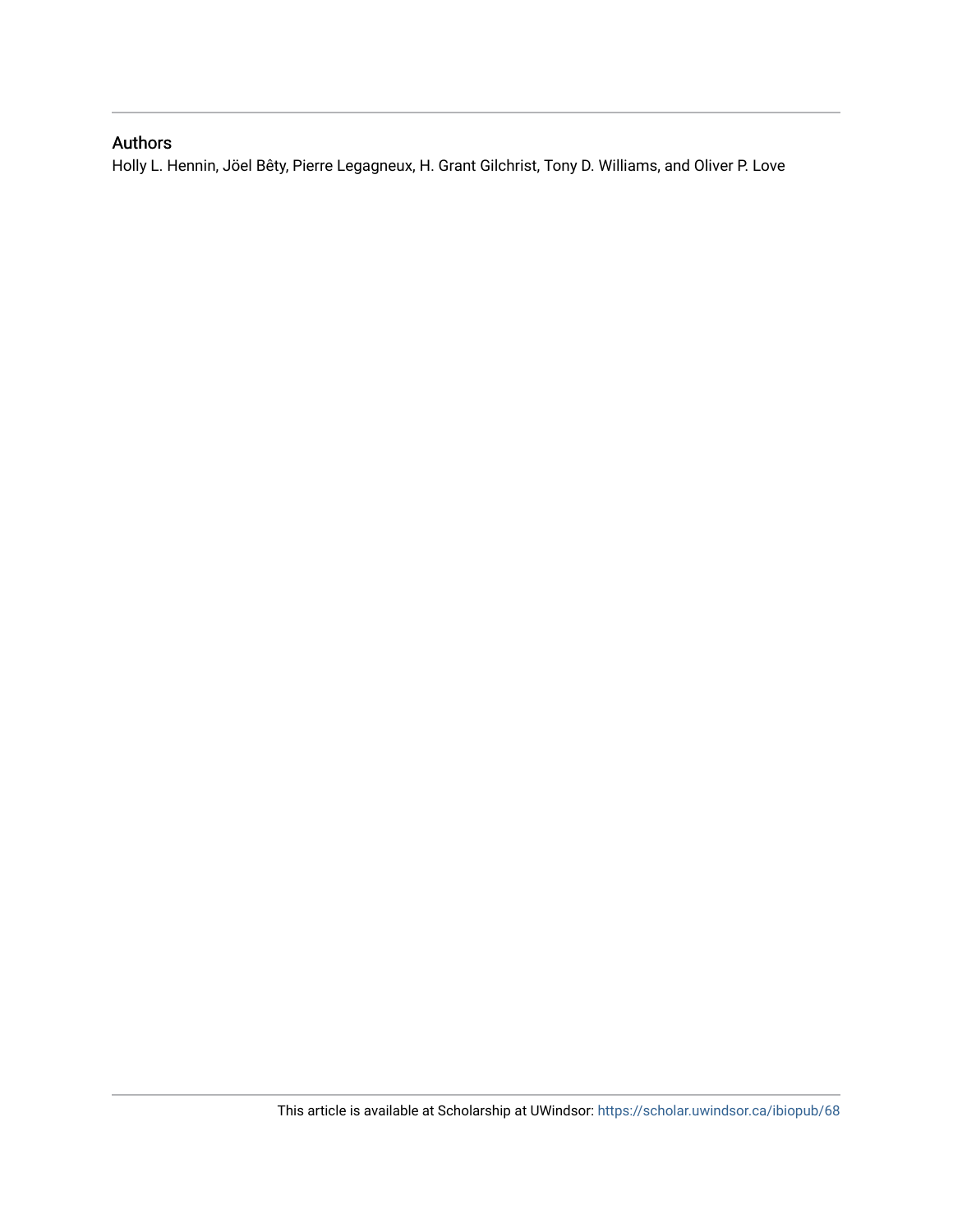# University of Windsor [Scholarship at UWindsor](https://scholar.uwindsor.ca/)

[Biological Sciences Publications](https://scholar.uwindsor.ca/biologypub) **Department of Biological Sciences** 

2016

# Energetic physiology mediates individual optimization of breeding phenology in a migratory Arctic Seabird

Holly L. Hennin University of Windsor

Joël Bêty

Pierre Legagneux

Hugh G. Gilchrist

Tony D. Williams

See next page for additional authors

Follow this and additional works at: [https://scholar.uwindsor.ca/biologypub](https://scholar.uwindsor.ca/biologypub?utm_source=scholar.uwindsor.ca%2Fbiologypub%2F1222&utm_medium=PDF&utm_campaign=PDFCoverPages) 

Part of the [Biology Commons](http://network.bepress.com/hgg/discipline/41?utm_source=scholar.uwindsor.ca%2Fbiologypub%2F1222&utm_medium=PDF&utm_campaign=PDFCoverPages) 

### Recommended Citation

Hennin, Holly L.; Bêty, Joël; Legagneux, Pierre; Gilchrist, Hugh G.; Williams, Tony D.; and Love, Oliver P., "Energetic physiology mediates individual optimization of breeding phenology in a migratory Arctic Seabird" (2016). American Naturalist, 188, 4, 434-445. [https://scholar.uwindsor.ca/biologypub/1222](https://scholar.uwindsor.ca/biologypub/1222?utm_source=scholar.uwindsor.ca%2Fbiologypub%2F1222&utm_medium=PDF&utm_campaign=PDFCoverPages)

This Article is brought to you for free and open access by the Department of Biological Sciences at Scholarship at UWindsor. It has been accepted for inclusion in Biological Sciences Publications by an authorized administrator of Scholarship at UWindsor. For more information, please contact [scholarship@uwindsor.ca.](mailto:scholarship@uwindsor.ca)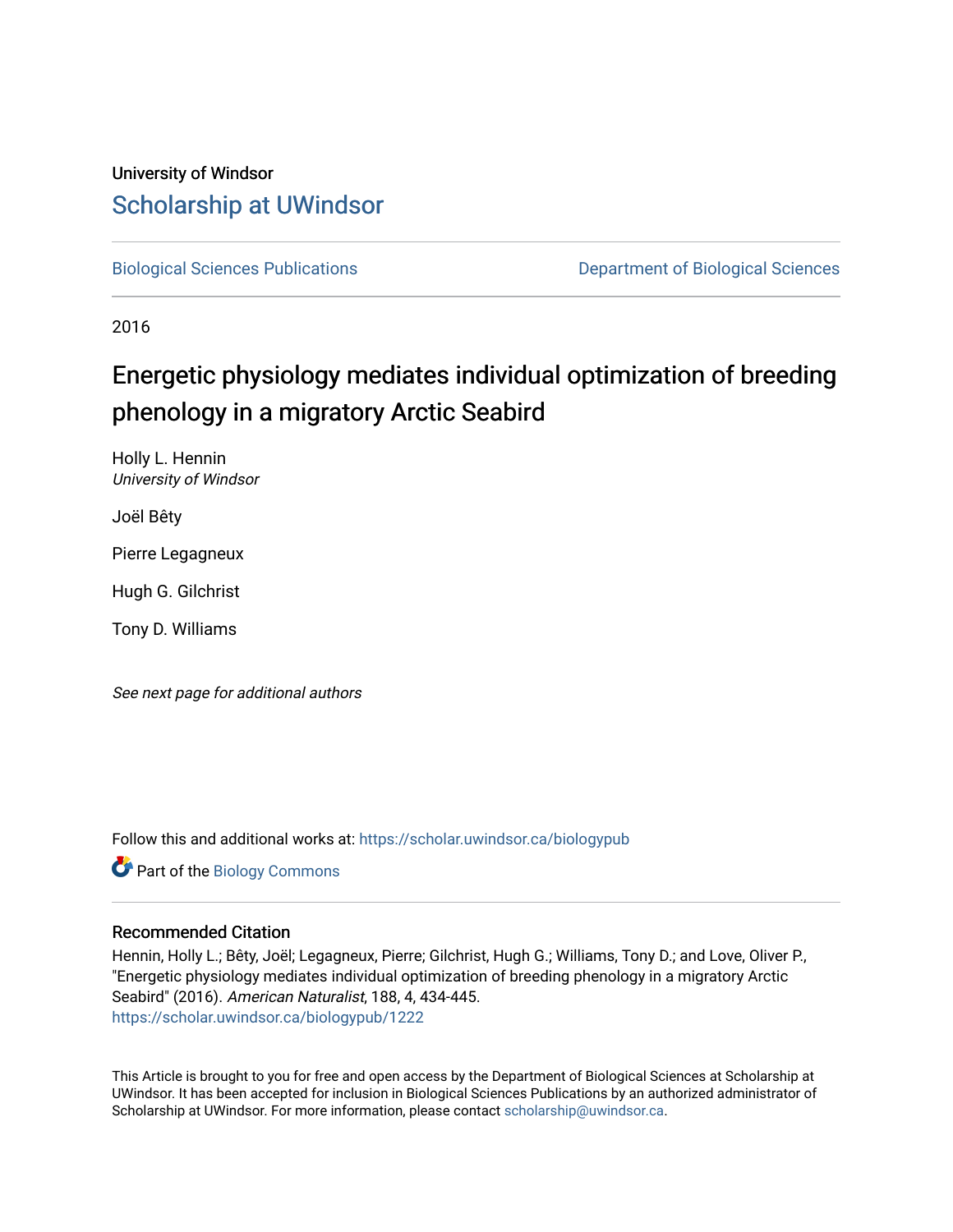## Authors

Holly L. Hennin, Joël Bêty, Pierre Legagneux, Hugh G. Gilchrist, Tony D. Williams, and Oliver P. Love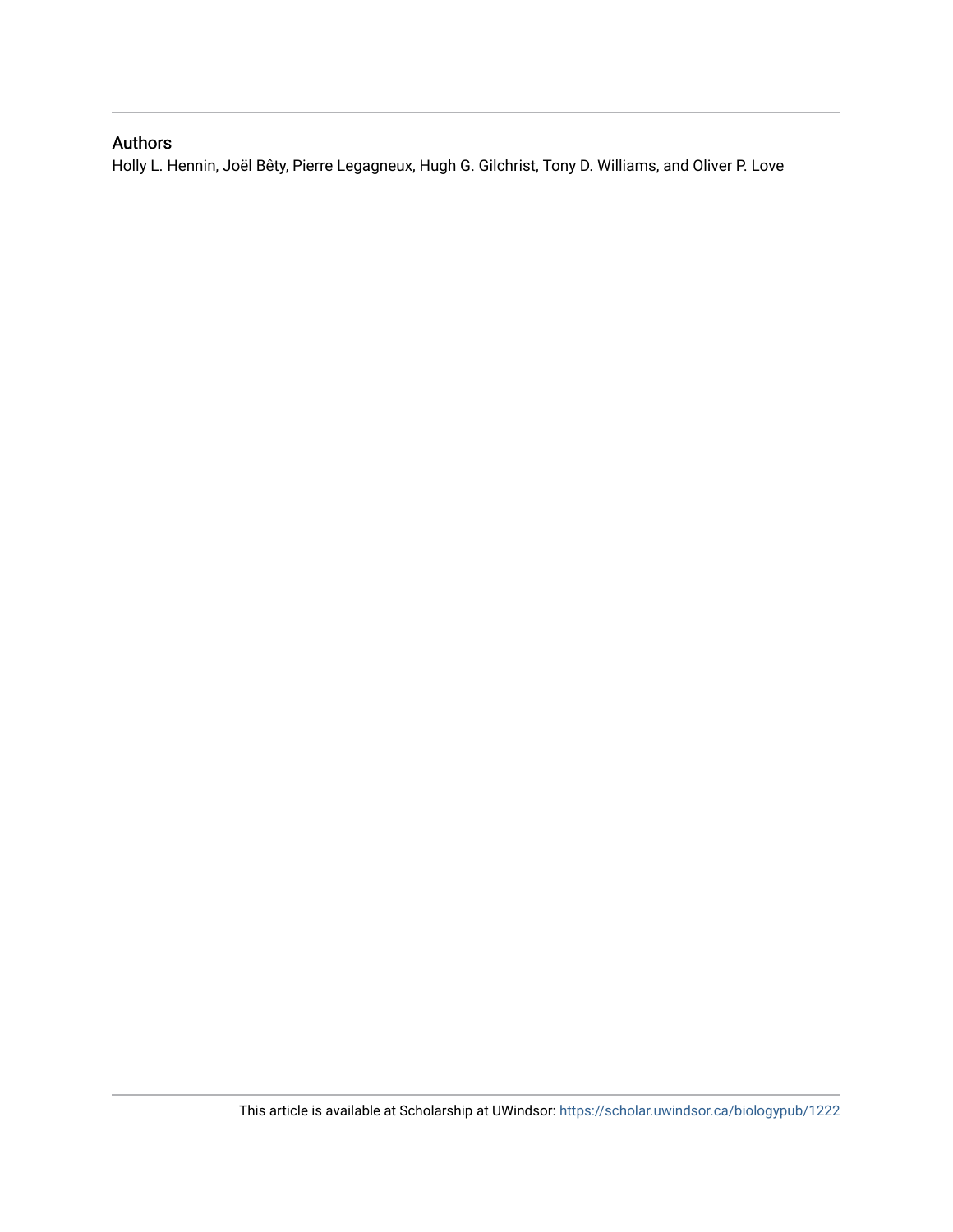# Energetic Physiology Mediates Individual Optimization of Breeding Phenology in a Migratory Arctic Seabird

### Holly L. Hennin,<sup>1</sup> Jöel Bêty,<sup>2</sup> Pierre Legagneux,<sup>2</sup> H. Grant Gilchrist,<sup>3</sup> Tony D. Williams, $4$  and Oliver P. Love<sup>1,\*</sup>

1. Department of Biological Sciences and Great Lakes Institute for Environmental Research, University of Windsor, Windsor, Ontario N9B 3P4, Canada; 2. Département de Biologie, Chimie, et Géographie and Centre d'Études Nordiques, Université du Québec, Rimouski, Quebec G5L 3A1, Canada; 3. Environment and Climate Change Canada, National Wildlife Research Centre, Carleton University, Ottawa, Ontario K1A 0H3, Canada; 4. Department of Biological Sciences, Simon Fraser University, 8888 University Drive, Burnaby, British Columbia V5A 1S6, Canada

Submitted March 11, 2016; Accepted May 19, 2016; Electronically published August 1, 2016

abstract: The influence of variation in individual state on key reproductive decisions impacting fitness is well appreciated in evolutionary ecology. Rowe et al. (1994) developed a condition-dependent individual optimization model predicting that three key factors impact the ability of migratory female birds to individually optimize breeding phenology to maximize fitness in seasonal environments: arrival condition, arrival date, and ability to gain in condition on the breeding grounds. While empirical studies have confirmed that greater arrival body mass and earlier arrival dates result in earlier laying, no study has assessed whether individual variation in energetic management of condition gain effects this key fitness-related decision. Using an 8-year data set from over 350 prebreeding female Arctic common eiders (Somateria mollissima), we tested this component of the model by examining whether individual variation in two physiological traits influencing energetic management (plasma triglycerides: physiological fattening rate; baseline corticosterone: energetic demand) predicted individual variation in breeding phenology after controlling for arrival date and body mass. As predicted by the optimization model, individuals with higher fattening rates and lower energetic demand had the earliest breeding phenology (shortest delays between arrival and laying; earliest laying dates). Our results are the first to empirically determine that individual flexibility in prebreeding energetic management influences key fitness-related reproductive decisions, suggesting that individuals have the capacity to optimally manage reproductive investment.

Keywords: individual optimization, breeding phenology, fattening rate, energetic management, triglycerides, glucocorticoids.

#### Introduction

Life-history trade-offs are driven by the allocation of limited resources to multiple life-history traits and decisions (Stearns

\* Corresponding author; e-mail: olove@uwindsor.ca.

1992; McNamara and Houston 1996). As such, because individual state is predicted to be indicative of the amount of resources available to allocate to multiple life-history traits and decisions, it is thought to be a primary driver regulating individual optimization of life-history trade-offs (Stearns 1992; Kisdi et al. 1998; Moore and Hopkins 2009). In migratory avian species breeding in temporally constrained, seasonal environments, the timing of reproduction is an important fitness-related decision influencing the quantity and quality of an individual's investment (Perrins 1970; Smith 1993; Lepage et al. 2000; Garant et al. 2007; Brommer and Rattiste 2008) and therefore its subsequent reproductive success (Lepage et al. 2000; Love et al. 2010; Descamps et al. 2011). Individuals that can arrive earlier and in better condition are predicted to invest in reproduction earlier, produce more offspring with higher survival, and achieve higher reproductive success (Rowe et al. 1994; Kisdi et al. 1998; Morris 1998). The optimal combination of reproductive timing and reproductive investment is thought to result from the trade-off of delaying reproduction to invest in additional offspring (greater reproductive investment) and the declining value of offspring as the breeding season progresses (diminished gains from reproductive investment due to later timing of reproduction; Drent and Daan 1980; Rowe et al. 1994; Morris 1998; Lepage et al. 2000; Bêty et al. 2003).

To develop testable hypotheses for the assumed relationships between timing of arrival and body condition at arrival on the breeding grounds, timing of laying, and investment in reproduction (i.e., clutch size), Rowe et al. (1994) formalized a condition-dependent individual optimization model largely centered around migratory birds breeding in seasonal environments (fig. 1, based on figs. 1–5 in Rowe et al. 1994). The model predicts that individuals arriving from migration to the breeding grounds earlier and in better body condition (i.e., higher body mass or size-corrected body mass) have the potential to acquire the local resources they need to fuel re-

ORCIDs: Hennin, http://orcid.org/0000-0001-8327-1102; Gilchrist, http:// orcid.org/0000-0001-5031-5092.

Am. Nat. 2016. Vol. 188, pp. 434-445.  $\odot$  2016 by The University of Chicago. 0003-0147/2016/18804-56853\$15.00. All rights reserved. DOI: 10.1086/688044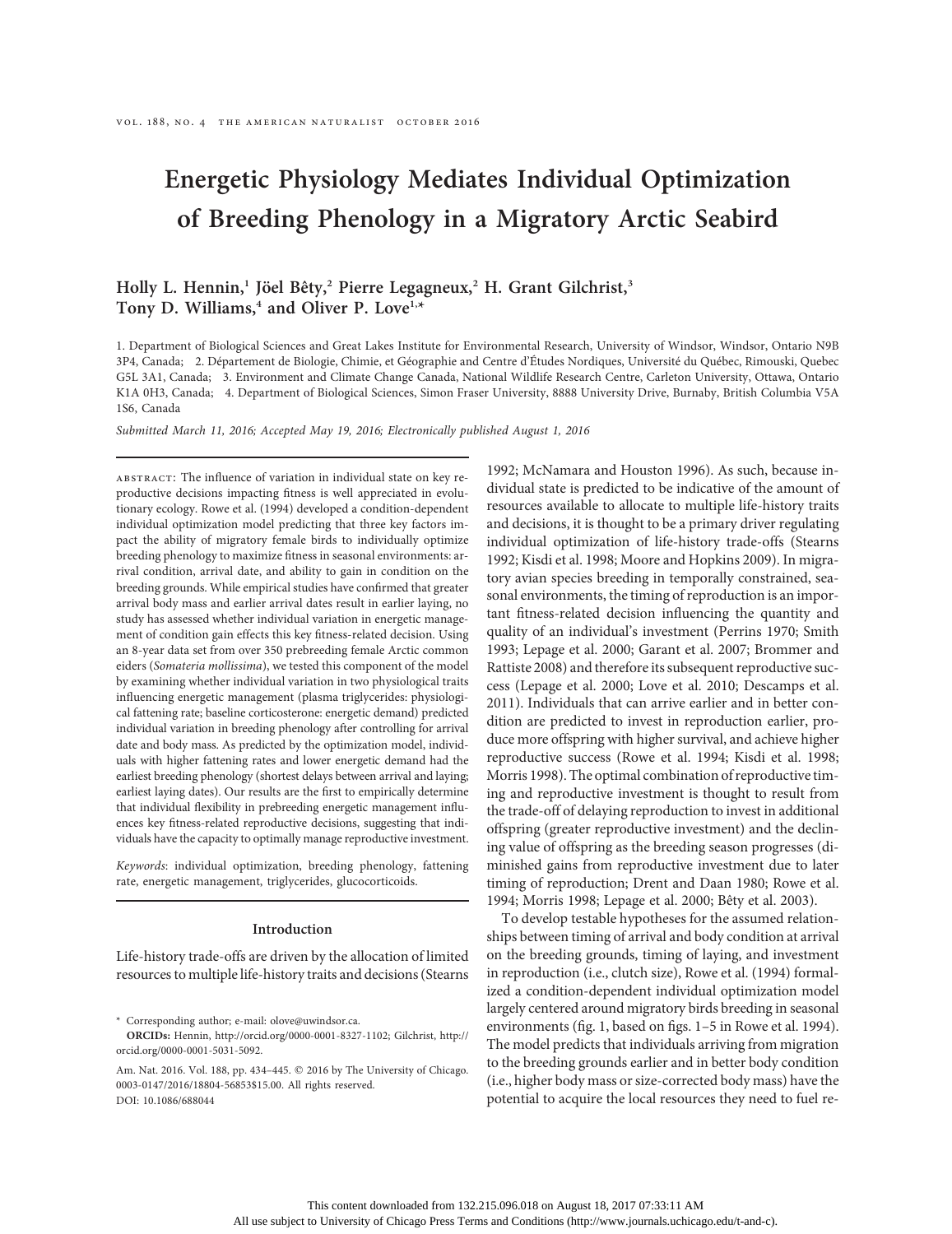

Figure 1: Condition-dependent individual optimization model (adapted from Bêty et al. 2003). The short-dashed horizontal line indicates the body-condition threshold at which individuals can invest in and commit to reproduction. The upward-diagonal solid lines represent individual gains in condition leading up to their optimal combinations of laying date and breeding investment (represented by the downward-diagonal solid line). The vertical dotted lines indicate predicted laying dates, and the horizontal long-dashed lines indicate predicted investment (clutch size). The letters represent the potential outcomes for individuals with varying fattening rates (slopes). Individuals with a higher rate of condition gain during prebreeding should meet the optimal combinations earlier (shorter delay) and lay earlier (A vs. B and C vs. D; Rowe et al. 1994) and potentially mitigate the effects of late arrival (B vs. C) or poorer body condition after arrival on the breeding grounds.

production earlier and therefore initiate reproduction earlier, a key fitness-related parameter in many avian species (Drent and Daan 1980; Rowe et al. 1994; Lepage et al. 2000; Bêty et al. 2003; Descamps et al. 2011). Although applied in insect (Johansson and Rowe 1999), mammal (Dobson and Michner 1995; Marrow et al. 1996; Morris 1998), reptile (Doughty 1996; Doody et al. 2003), and fish (Cargnelli and Neff 2006; Poulos and McCormick 2015) systems, the model's ultimate goal is to examine the mechanisms behind the well-known seasonal decline in clutch size in many avian species, where earlier laying dates should be associated with greater investment in reproduction (i.e., clutch size; Drent and Daan 1980; Rowe et al. 1994; Bêty et al. 2003; Descamps et al. 2011). Independent of arrival date and condition, Rowe et al. (1994) also made a second set of important predictions that, to date, have received far less attention in the literature. They predicted that once on the breeding grounds, individuals with the ability to gain in condition faster (i.e., optimize energetic management) and therefore fuel investment in reproduction sooner should be able to lay earlier, even after controlling for variation in arrival date and body mass (see figs. 4, 5 in Rowe et al. 1994). The biological implications of this prediction suggest that even females arriving with lower body mass or at a later date but able to efficiently manage their energetics (i.e., quickly accumulate resources needed for reproduction) may be able to lay earlier and invest more in reproduction than previously appreciated (fig. 1, scenario A vs. B and C vs. D). Although there have been some empirical tests of this optimization model with regard to arrival date and body mass at arrival on the breeding grounds (Bêty et al. 2003; Descamps et al. 2011), a substantial amount of variation in reproductive decisions remains unexplained. Unfortunately, it has been difficult to empirically test for the effects of individual variation in the prebreeding rates of condition gain directly, since this requires the capture of free-living individuals twice to assess condition gain (e.g., before birds initiate follicle recruitment and immediately after they commence laying) while mitigating the well-known effects of capture stress on breeding activities (Love et al. 2004; Buttler et al. 2011; Legagneux et al. 2012).

Physiological traits have long been viewed as central regulators of key life-history decisions (Ketterson and Nolan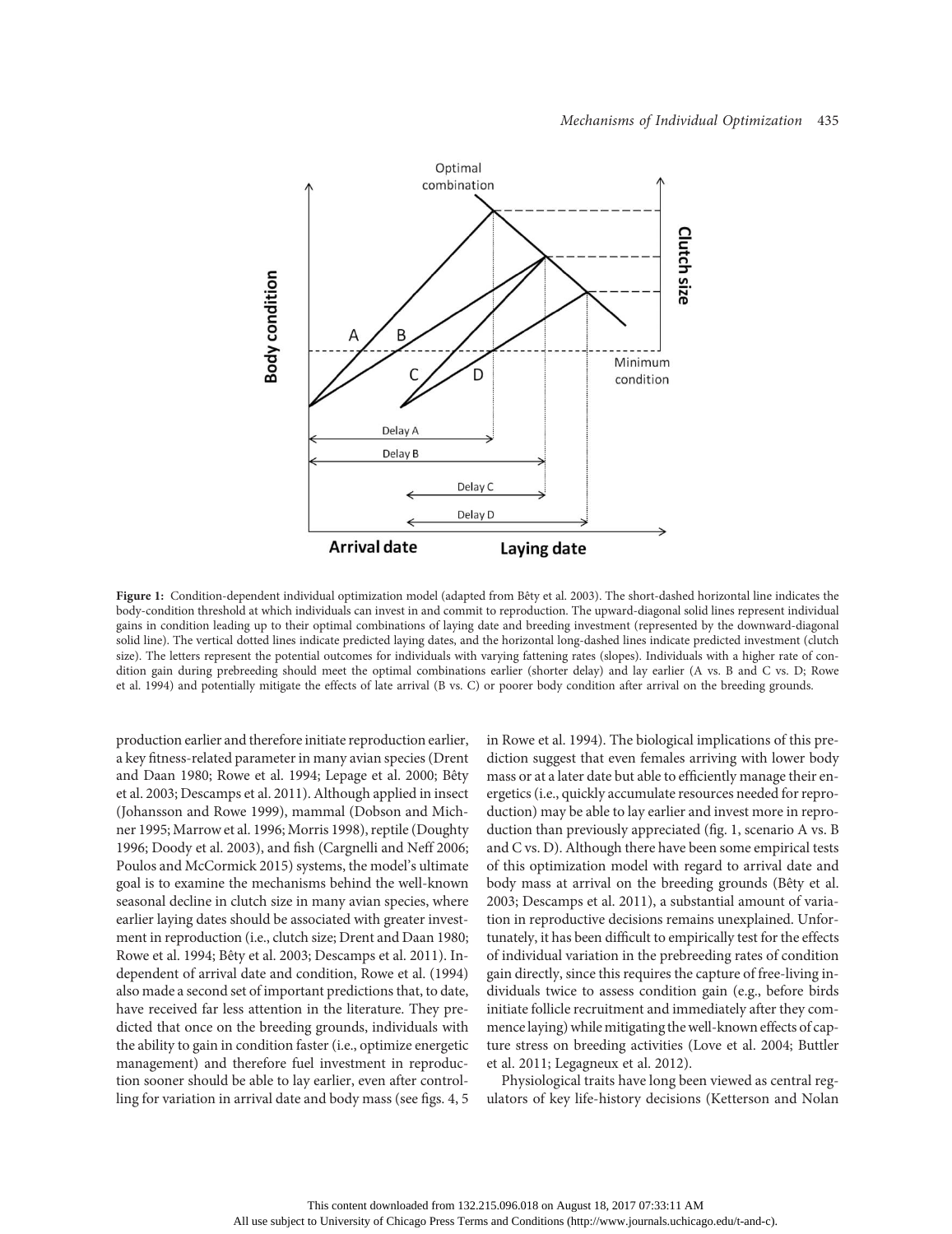1999; Williams 2008). Measures of energetic physiology in particular have been proposed as prime candidates for mediating underlying individual variation in reproductive decisions, because they are mechanistic proxies of individual state and can require the capture of an individual only once (Zera and Harshman 2001; Ricklefs and Wikelski 2002; Harshman and Zera 2007; Zera et al. 2007). Plasma levels of triglycerides (TRIG) and baseline glucocorticoids (GCs) in particular have recently been identified for their potential role in influencing reproductive decisions (Williams 2012; Love et al. 2014; Hennin et al. 2015) and may therefore be useful for empirically testing predictions of conditiondependent models in free-living species.

Plasma TRIG is a metabolite present in very-low-density lipoprotein, which increases following foraging and is the primary method in which fat is deposited to adipose tissues (Gibbons et al. 2004). Plasma TRIG titers from one sample have been shown to correlate positively with increases in body mass in bats (McGuire et al. 2009), turtles (Price et al. 2013), and many free-living and captive avian species including warblers (e.g., Jenni-Eiermann and Jenni 1994; Jenni and Jenni-Eiermann 1996; Jenni and Schwilch 2001), shorebirds (Williams et al. 1999; Cerasale and Guglielmo 2006; Lyons et al. 2008), and ducks (Anteau and Afton 2008). As such, in many avian species, a single sample of plasma TRIG has been useful for characterizing the accumulation of fat stores (Jenni-Eiermann and Jenni 1994; Cerasale and Guglielmo 2006) and rate of gain in condition (Williams et al. 1999). However, once oviparous females begin growing their follicles in preparation for ovulation (known as the rapid follicular growth phase), females undergo a mechanistic shift from producing TRIG for somatic fattening to producing yolk-targeted very-low-density lipoprotein for lipid deposition to the yolks of eggs (Salvante and Williams 2002; Salvante et al. 2007; Williams 2012). Therefore, to use plasma TRIG as a relevant measure of physiological fattening, it is critical to know the exact breeding stage of a given individual.

Largely studied for their role in the stress response, glucocorticoids (GCs) are a group of pleiotropic hormones that, at baseline levels (i.e., measured within fewer than 3 min postcapture; Wingfield et al. 1982; Schoech et al. 1999; Romero and Reed 2005), play very important roles in managing daily and seasonal energetic demand (Dallman et al. 1993; Romero 2002; Landys et al. 2006; Crespi et al. 2013), largely by maintaining homeostasis through their role in gluconeogenesis (Sapolsky et al. 2000; McEwan and Wingfield 2003). Baseline GCs are often elevated to support the predictable energetic demands of specific life-history stages (e.g., reproduction; Dallman et al. 1993; Romero 2002; Landys et al. 2006; Crespi et al. 2013). Recent correlative and manipulative studies examining baseline corticosterone (CORT; the primary avian glucocorticoid) have indicated that it increases prior to reproduction to potentially fulfill a preparatory role for the energetic demands ahead (Love et al. 2014; Hennin et al. 2015), likely due to the relationship between baseline CORT, foraging behavior, and fat deposition (Holberton 1999; Landys et al. 2004; Lõhmus et al. 2006; Angelier et al. 2007a; Holberton et al. 2007; Crossin et al. 2012; Hennin et al. 2016). Indeed, experimental increases in baseline levels of CORT have been shown to directly, causally influence increases in body mass, likely via increased foraging behavior and fat deposition (Hennin et al. 2016). Nonetheless, since baseline GCs have pleiotropic effects on other endocrine pathways (e.g., the hypothalamic-pituitary-gonadal axis; Miller et al. 2009), elevations even within a baseline range can potentially impact the functioning of other traits and endocrine pathways. Therefore, given that individuals must manage baseline GC elevations carefully to optimize impacts across endocrine systems, baseline CORT is a prime candidate for influencing both changes in body mass and overall energetic management in individuals that are preparing to invest in reproduction. By sampling individuals prior to committing to reproductive investment and measuring both the instantaneous physiological fattening rate (plasma TRIG) and a driver of energetic demand (baseline plasma CORT), we have the potential to quantify the mechanisms mediating the ability of individuals to optimize energetic management to mechanistically test Rowe et al.'s (1994) conditiondependent individual optimization model.

Here we use data on plasma TRIG and baseline CORT collected from over 350 prebreeding Arctic-breeding female common eiders (Somateria mollissima) across 8 years to empirically test whether individual variation in prebreeding energetic physiology (fattening rates and energetic management) influences the timing of breeding within the context of the condition-dependent individual optimization model (Rowe et al. 1994; Bêty et al. 2003). Capital breeding birds use only endogenous fat stores to fuel reproduction, whereas income breeders use resources acquired solely from local, immediate foraging (Stephens et al. 2009). Common eiders have a mixed, capital-income breeding strategy using a combination of stored endogenous resources and resources acquired from current, local foraging to grow their follicles and therefore must feed intensively during the prebreeding period (Sénéchal et al. 2011). As such, female common eiders are an ideal system for examining the energetic physiological mechanisms mediating reproductive decisions because they (i) must reach a body mass threshold to initiate follicle growth (Sénéchal et al. 2011; Hennin et al. 2015); (ii) must acquire enough endogenous resources to fuel a 24-day incubation period in which they fast (Bottitta et al. 2003), otherwise risking nest abandonment (Bustnes and Erikstad 1991); (iii) reproduce within a highly seasonal environment and therefore must optimally time reproduction to maximize reproductive success (Love et al. 2010); and  $(iv)$  have previously been shown to be a model species for testing predictions of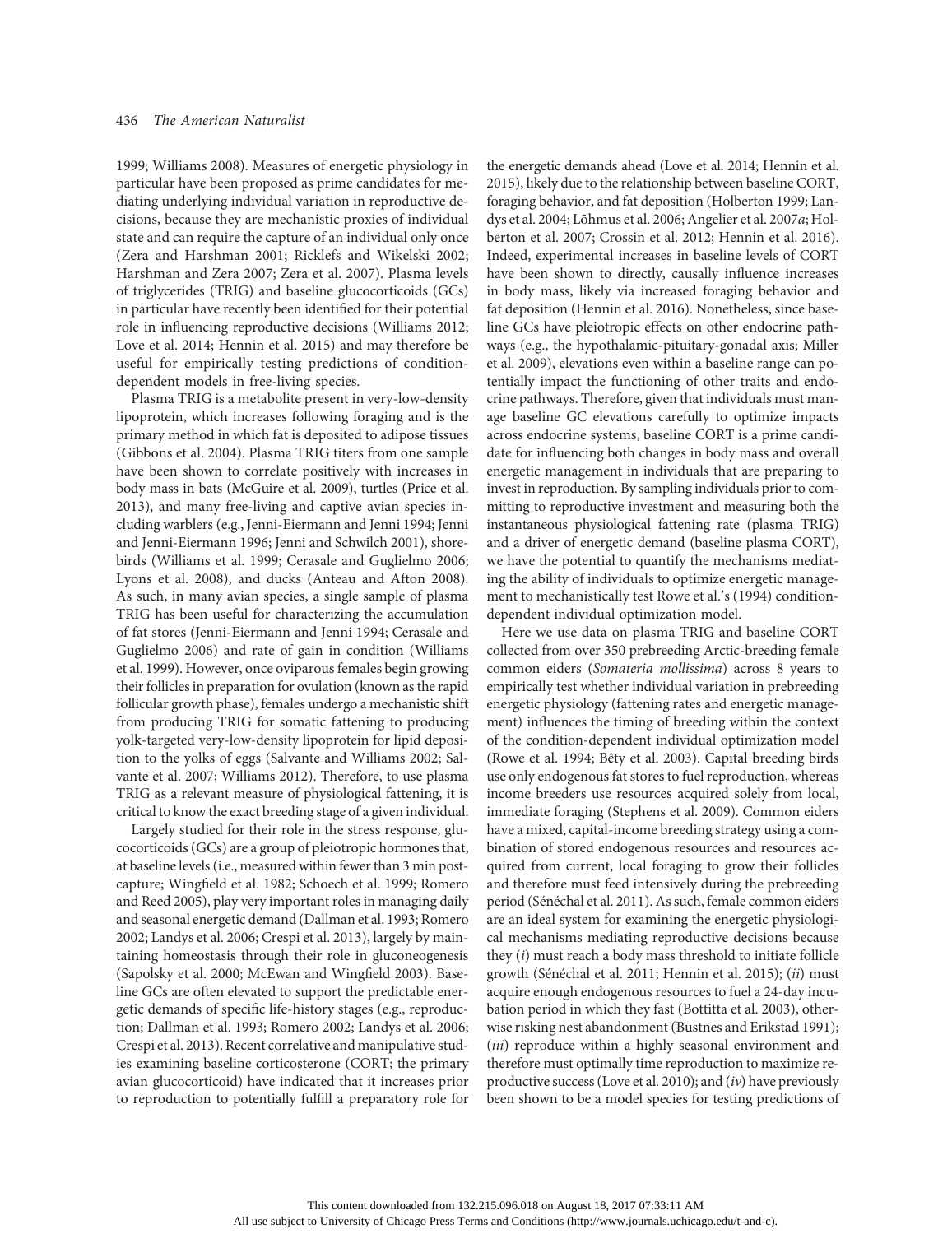condition-dependent individual optimization models (e.g., the causal relationship between prebreeding body condition and laying date was shown experimentally; Descamps et al. 2011).

To empirically test whether the rate of condition gain measured through energetic physiology influences breeding phenology, we separated the model into two testable components as predicted by Rowe et al. (1994): (i) the delay before laying (time required to sufficiently gain in condition and reach the optimal combinations of laying date and breeding investment) and  $(ii)$  the relative laying date (fig. 1). Although the relative laying date and delay before laying metrics are related, they describe different, important aspects of reproduction as well as testable components of the optimization model. Relative lay date specifically indicates the timing of reproduction, whereas the delay before laying indicates the amount of time individuals require to gain in body mass (i.e., fat stores) after migration, meet the minimum body mass threshold required to initiate reproduction, grow follicles, and ultimately begin laying their clutch. Based on Rowe et al.'s (1994) condition-dependent individual optimization model, two potential predictions of the way in which variation in energetic physiology could influence the optimization of breeding phenology decisions can be made, after controlling for the known influence of arrival date and body condition (i.e., body mass). First, individuals with overall higher physiological fattening rates (plasma TRIG) and high signals of energetic demand (high CORT to induce foraging) could result in higher rates of condition gain and therefore earlier breeding phenology (a shorter delay prior to laying and earlier relative laying dates). Alternatively, given that individuals must balance the benefits and costs of elevated baseline GCs carefully (Love et al. 2014; Crossin et al. 2015), one could also predict that individuals able to manage their energetic physiology more efficiently (i.e., the ability to maximize physiological fattening while minimizing elevations of baseline CORT) may in fact exhibit the earliest breeding phenology.

#### Material and Methods

#### Study Site and General Field Methods

Our study site is located in the East Bay Migratory Bird Sanctuary on Mitivik Island, Nunavut, Canada (64°02'N, 81°47'W), and is Canada's largest colony of Arctic-nesting common eiders (up to 9,000 pairs annually). Females winter along the coast of Newfoundland and Labrador or off the western coast of Greenland (Mosbech et al. 2006), initiate spring migration in mid-May, arrive on the breeding grounds in mid-June, and initiate laying in late June and early July (Love et al. 2010; Hennin et al. 2015). From 2006 to 2013, we captured prerecruiting females ( $N = 366$ ) opportunistically using flight nets early in the season during mid-June to early July as they visited the colony. Since we targeted the timing of capture to coincide with the timing of arrival on the breeding grounds (Love et al. 2010), we used individual capture date as a useful proxy for their timing of arrival at the colony (Descamps et al. 2011; see "Discussion").

Within 3 min of a female flying into the flight net, a blood sample was taken from the tarsal vein using a 1-mL heparinized syringe and 23-g thin-wall, 0.5-inch needle to obtain baseline physiology (Wingfield et al. 1982; Schoech et al. 1999; Romero and Reed 2005). Across all years, blood samples were collected at all times of day. Although baseline CORT and TRIG have been shown to exhibit diel variation in secretion in temperate-breeding species (e.g., Dallman et al. 1993; Jenni and Jenni-Eiermann 1996), Arctic common eiders at our study site do not exhibit these diel trends during the breeding season (Steenweg et al. 2015), allowing us to include all collected blood samples in analyses. Blood samples were transferred to a heparinized collecting tube and centrifuged for 10 min at 10,000 rpm, and the separated plasma and red blood cells were stored at  $-20^{\circ}$ C in the field  $(-80^{\circ}C$  in the lab) until further analysis. After sampling, body mass (in grams) was collected, and females were banded and given a unique combination of plastic, colored nasal tags for future identification. Nasal tags were attached with an ultraviolet degradable monofilament to ensure that the tags would fall off at the end of the breeding season, prior to fall migration. Although wing-bar measurements have been used to assign age to hens in other species and populations (e.g., Carney 1992), this technique is unreliable for hens nesting at Mitivik Island (H. G. Gilchrist, unpublished manuscript), and as such, we were unable to accurately assign age to our hens.

Breeding activities of the individuals within our eider colony are monitored yearly using spotting scope–based observations from seven permanent blinds. Behavioral observations of hens (e.g., nest searching, laying, incubating) were collected using consistent protocols and trained observers. Using these observation techniques, the nests of nasaltagged hens were monitored twice daily to collect accurate laying dates (transformed into relative laying dates; individual Julian lay date relative to the median laying date of the colony that year; Lepage et al. 2000), which allowed for the calculation of the delay before laying (number of days between arrival and laying dates).

#### Physiological Assays

Plasma triglycerides (TRIG) were measured using a commercially available kit (Sigma-Aldrich, Oakville, Ontario, Canada; Williams et al. 1999) optimized for use in prebreeding common eiders (Hennin et al. 2015). Following dilu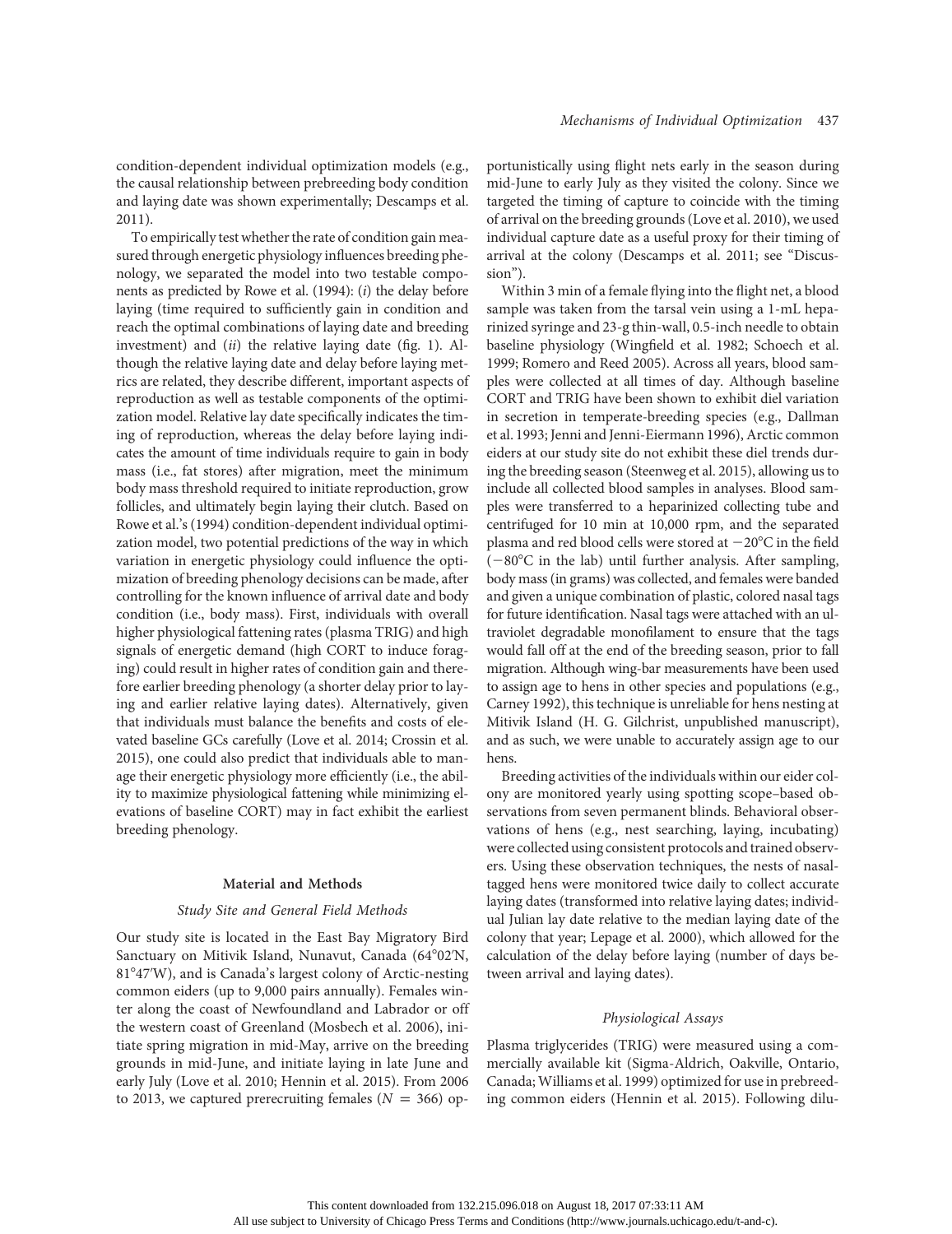tion, samples were added to 96-well microplates with reagent A to measure free glycerol, followed by reagent B to measure total glycerol. After the addition of each reagent, the plates were shaken for 10 min at  $37^{\circ}$ C and then read using a plate reader at 540 nm. The amount of triglycerides  $\pmod{L^{-1}}$  in the plasma was calculated by subtracting the amount of free glycerol (first read) from the amount of total glycerol (second read). Each plate was run with a commercially available internal plasma control (Sigma-Aldrich) and a serially diluted standard curve of glycerol standard  $(2.54 \text{ mmol L}^{-1})$ . Inter- and intra-assay coefficients of variation were 11.27% and 4.42% for total TRIG and 5.51% and 6.29% for free glycerol, respectively.

Baseline plasma corticosterone (CORT) was measured using a commercially available, previously validated enzyme immunoassay kit based on competitive binding (EIA; Assay Designs/Enzo Scientific, Ann Arbor, MI) and optimized for common eiders (Hennin et al. 2015). Samples were run unextracted and in triplicate at a 1∶20 dilution with 1.5% steroid displacement buffer. Each assay plate was run with a standard curve by serially diluting a 200,000-pg  $mL^{-1}$ , kitprovided corticosterone standard and a corticosterone-spiked control sample and read at 405 nm using a plate reader (for details, see Hennin et al. 2015). The inter- and intraassay coefficients of variation across all plates were 8.54% and 5.87%, respectively.

#### Statistical Analyses

Analyses for the delay before laying and relative laying date were restricted to include only prerecruiting females. Females were classified as prerecruiting if they were caught 8 days or longer before laying, since these birds would not yet have begun rapidly growing follicles (Alisauskas and Ankney 1992; Hennin et al. 2015). Birds caught within 7 days of laying have already committed to follicle growth (i.e., investment in eggs; Hennin et al. 2015) and instead would be categorized to the rapid follicle growth stage. In instances where females were recaptured in different years (only 32 in over 350 birds included in our study), we included only the first instance of her capture in which we were able to assay baseline CORT and TRIG. All subsequent captures were excluded to prevent statistical bias.

We tested the effect of four (independent) covariates using generalized linear mixed models: female body mass at arrival; relative arrival date (the date the individual arrived relative to the colony median arrival date for that year); mass-corrected TRIG, which is an index of physiological fattening rate (Williams et al. 1999); and baseline CORT (log transformed) on delay before the laying and relative laying date of individuals. Since the relationship between fattening rate and baseline CORT may vary depending on current energetics and breeding stage (Hennin et al. 2015), we also examined the potential for an interaction between fattening rate and baseline CORT in our analyses. Due to the inclusion of mass-corrected TRIG in our analyses to represent fattening rate, we did not include interactions between body mass and energetic physiology. Finally, we included year as a random factor in all analyses to account for annual variation in reproductive decisions and physiology, in addition to other extrinsic factors. Our analyses were conducted in R (R Development Core Team 2014) using the unrestricted maximum likelihood method of the lme4 package (Bates et al. 2012). We then used the corrected Akaike information criterion (AICc) and Akaike weights to select the most parsimonious model for each independent variable. The model with the lowest AICc value was considered to be the most parsimonious, and models found to be within two  $\Delta$ AICc units were considered competing models (Burnham and Anderson 2002). Finally, we used model averaging (multimodel inference) to estimate parameters, as it reduces bias and increases precision (Burnham and Anderson 2002). All values are presented as mean  $\pm$  SEM unless otherwise stated.

#### Results

For the delay before laying, body mass was present in all competing models, with the interaction between fattening rate and baseline CORT being present in the top two models (table 1). Females with heavier body mass at arrival and those with higher fattening rates combined with lower levels of baseline CORT had the shortest delays before laying (table 2; fig. 2a, 2b). Year as a random factor explained 4.48% of the overall variance. For relative laying date, both body mass and relative arrival date were present in all competing models, and the interaction between baseline CORT and fattening rate was present in the top model (table 1). According to the parameter estimates, individuals with a heavier body mass at arrival laid earlier, and those with higher fattening rates combined with lower levels of baseline CORT had the earliest laying dates (table 2; fig. 2c, 2d). Year as a random factor explained 18.4% of the overall variance.

#### Discussion

We examined a highly relevant but previously untested component of Rowe et al.'s (1994) condition-dependent individual optimization model—the impact of individual variability in the rate of gain in condition mediated through energetic management on breeding phenology.We predicted that after controlling for the known influences of arrival date and body mass, including information on prebreeding energetic management (physiological fattening and baseline levels of plasma CORT) would enhance our ability to predict reproductive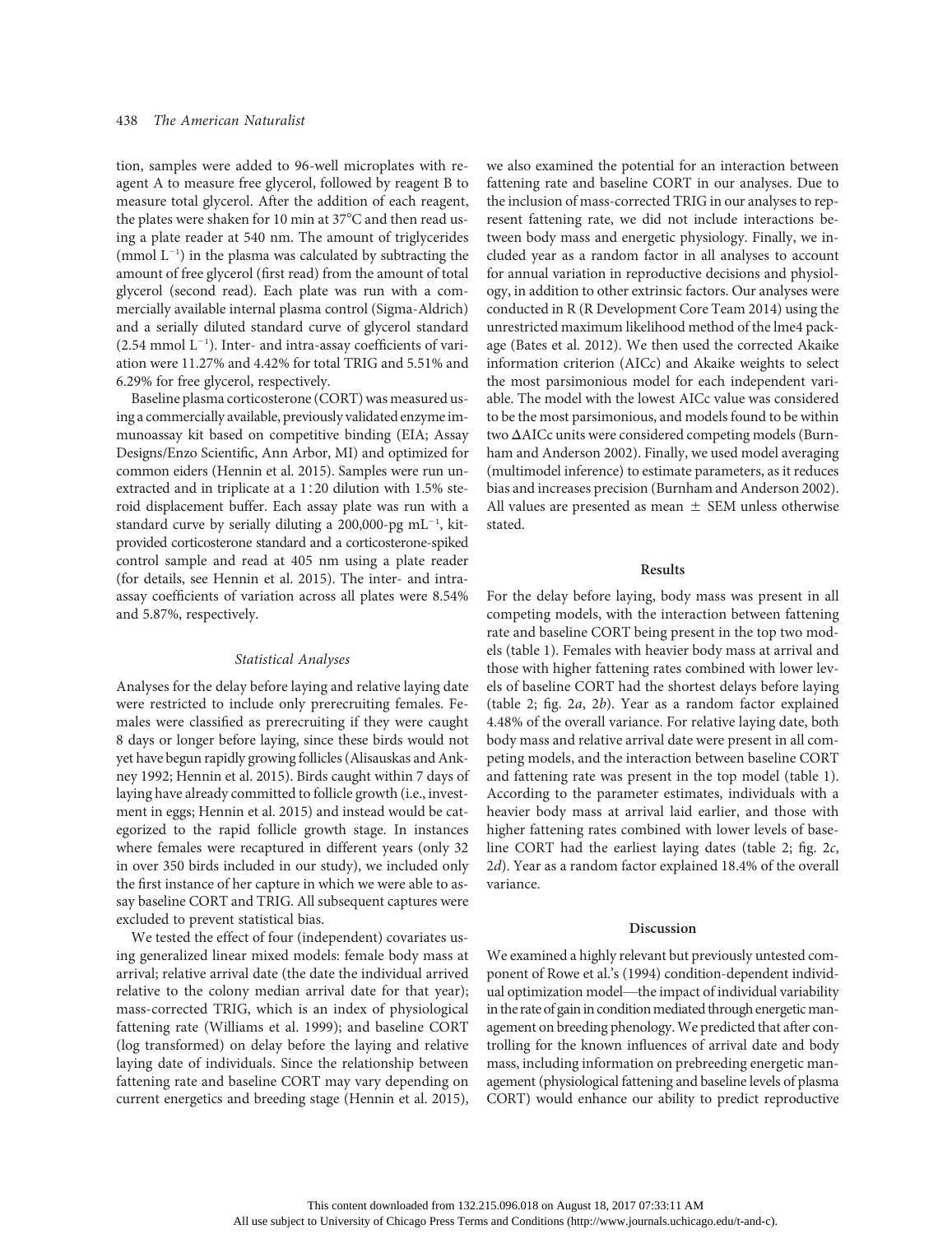|                                        | Log likelihood | $\mathbf{k}$   | $\triangle$ AICc | $W_i$  |
|----------------------------------------|----------------|----------------|------------------|--------|
| Delay before laying:                   |                |                |                  |        |
| Mass + Arrival + CORT $\times$ FatRate | $-511.23$      | 8              | .00 <sup>a</sup> | $.23*$ |
| $Mass + CORT \times Father$            | $-512.39$      | 7              | .15              | $.21*$ |
| Mass                                   | $-516.16$      | $\overline{4}$ | 1.28             | $.12*$ |
| $Mass + Arrival$                       | $-515.25$      | 5              | 1.56             | $.10*$ |
| $Mass + FatRate$                       | $-515.46$      | 5              | 1.99             | $.08*$ |
| $Mass + Arrival + FatRate$             | $-514.58$      | 6              | 2.37             | .07    |
| $Mass + CORT$                          | $-515.94$      | 5              | 2.96             | .05    |
| $Mass + Arrival + CORT$                | $-515.09$      | 6              | 3.38             | .04    |
| $Mass + Arrival + CORT + FatRate$      | $-514.40$      | 7              | 4.17             | .03    |
| $CORT \times \text{FatRate}$           | $-518.82$      | 6              | 10.84            | .00    |
| Arrival + CORT $\times$ FatRate        | $-517.98$      | 7              | 11.32            | .00    |
| Null                                   | $-523.89$      | 3              | 14.66            | .00    |
| CORT                                   | $-523.01$      | $\overline{4}$ | 14.99            | .00    |
| FatRate                                | $-523.89$      | $\overline{4}$ | 15.32            | .00    |
| Arrival                                | $-523.32$      | $\overline{4}$ | 15.60            | .00    |
| $Arrival$ + FatRate                    | $-522.64$      | 5              | 16.35            | .00    |
| Relative lay date:                     |                |                |                  |        |
| Mass + Arrival + CORT $\times$ FatRate | $-516.93$      | 8              | .00 <sup>b</sup> | $.26*$ |
| $Mass + Arrival$                       | $-520.22$      | 5              | .12              | $.25*$ |
| $Mass + Arrival + FatRate$             | $-519.28$      | 6              | .36              | $.22*$ |
| $Mass + Arrival + CORT$                | $-520.21$      | 6              | 2.22             | .09    |
| $Mass + Arrival + CORT + FatRate$      | $-519.27$      | 7              | 2.50             | .07    |
| Arrival + CORT $\times$ FatRate        | $-525.31$      | 7              | 14.57            | .00    |
| Arrival                                | $-529.29$      | 4              | 16.15            | .00    |
| $Arrival$ + FatRate                    | $-528.42$      | 5              | 16.51            | .00    |
| $Mass + CORT \times Father$            | $-555.81$      | 7              | 75.57            | .00    |
| Mass                                   | $-559.23$      | 4              | 76.01            | .00    |
| $Mass + FatRate$                       | $-558.71$      | 5              | 77.10            | .00    |
| $Mass + CORT$                          | $-558.97$      | 5              | 77.60            | .00    |
| $CORT \times \text{FatRate}$           | $-562.99$      | 6              | 87.78            | .00    |
| Null                                   | $-566.74$      | 3              | 88.95            | .00    |
| FatRate                                | $-566.23$      | $\overline{4}$ | 90.03            | .00    |
| CORT                                   | $-566.74$      | $\overline{4}$ | 91.04            | .00    |

Table 1: Results of model selection on the delay before laying and the relative laying date of prerecruiting female common eiders breeding at Mitivik Island

Note: Log likelihood, number of parameters (k), change in corrected Akaike information criterion (DAICc), and AICc weight  $(w_i)$  are provided for each competing model. Independent variables in the models include body mass at capture (Mass), relative arrival date (Arrival), baseline corticosterone values (CORT), and mass-corrected triglyceride values representing fattening rate (FatRate). Year was included as a random factor. A model with an interaction also included corresponding parameters. Competing models ( $\langle 2.0 \text{ }\Delta \text{AICc} \rangle$  display  $w_i$  values with an asterisk.

<sup>a</sup> AICc = 1,039.25.

 $b$  AICc = 1,050.66.

phenology parameters associated with the condition-dependent individual optimization model. We predicted that the earliest laying dates and shortest delays before laying (earliest breeding phenology) would result from higher physiological fattening rates coupled to either higher or lower baseline CORT, the former prediction being related to the known role of elevated baseline CORT in mediating foraging and the latter being related to individual efficiency in optimizing the cost-benefit ratio of elevated baseline CORT levels. We found support for the second prediction: female common eiders with higher fattening rates and lower baseline CORT (higher energetic physiology efficiency) had the earliest breeding phenology. As such, being able to fatten at a high rate (high TRIG) in preparation for reproduction in response to low signals of energetic demand (low baseline CORT; i.e., higher efficiency) appears to provide the optimal physiological phenotype that maximizes investment in reproduction with regard to reproductive phenology. Nonetheless, females unable to maintain high physiological fattening rates appear to be able to achieve moderately earlier breeding phenology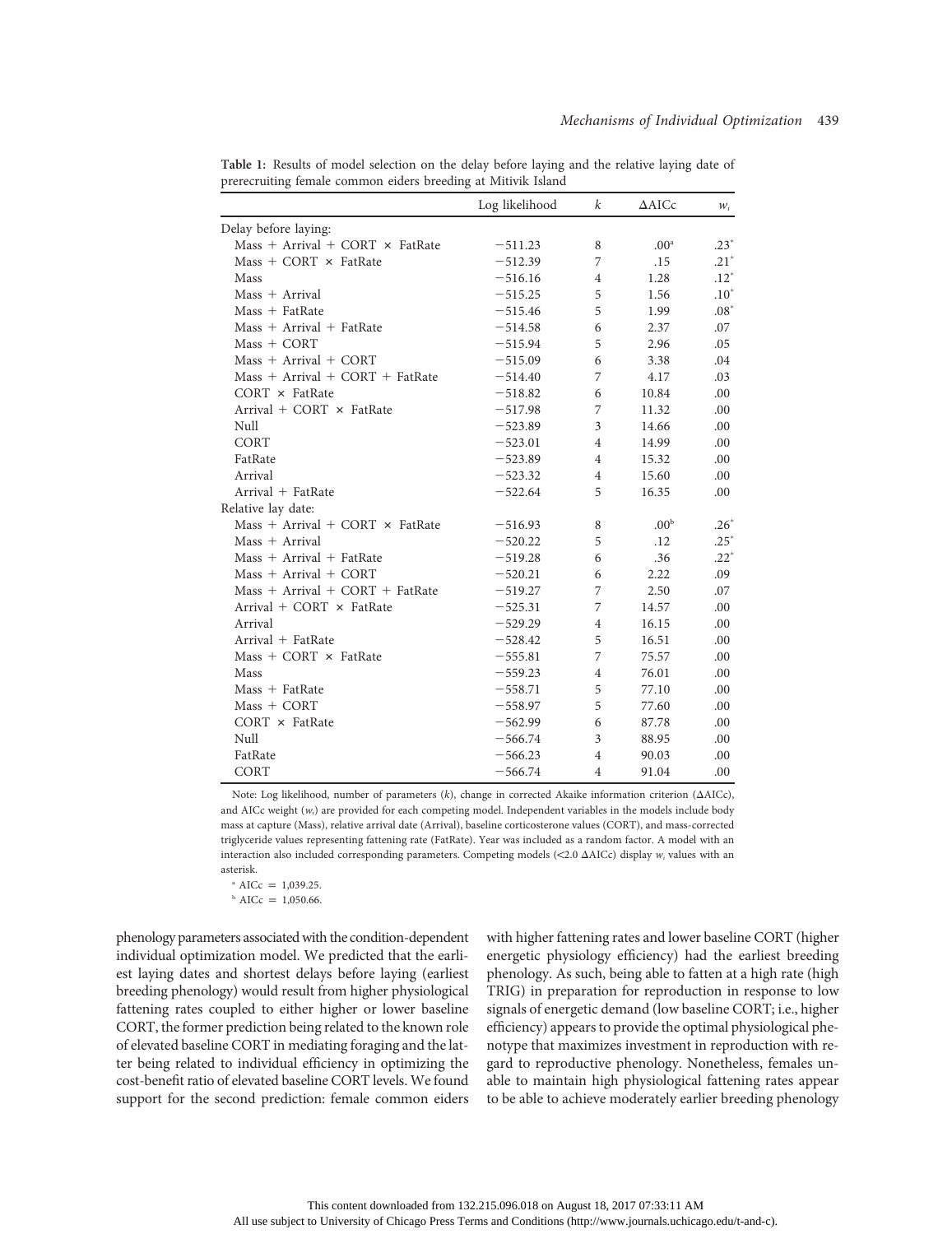|                              | β       | <b>SE</b> | Min 95% CI | Max 95% CI |
|------------------------------|---------|-----------|------------|------------|
| Delay before laying:         |         |           |            |            |
| Intercept                    | 23.91   | 2.90      | 18.22      | 29.61      |
| Arrival                      | $-.10$  | .07       | $-.24$     | .04        |
| Mass                         | $-5.12$ | 1.33      | $-7.73$    | $-2.50$    |
| CORT                         | $-.11$  | .25       | $-.60$     | .38        |
| FatRate                      | $-.05$  | .04       | $-.14$     | .04        |
| $CORT \times \text{FatRate}$ | .09     | .04       | .02        | .16        |
| Relative lay date:           |         |           |            |            |
| Intercept                    | 18.58   | 2.93      | 12.80      | 24.32      |
| Arrival                      | .78     | .08       | .63        | .94        |
| Mass                         | $-5.67$ | 1.32      | $-8.30$    | $-3.08$    |
| CORT                         | .05     | .25       | $-.40$     | .54        |
| FatRate                      | $-.06$  | .05       | $-.20$     | .03        |
| $CORT \times \text{FatRate}$ | .08     | .00       | .01        | .15        |

Table 2: Summary of model-averaged parameter estimates and unconditional standard errors for parameters included in the delay before laying and relative laying date analyses

Note: The parameters are the same independent variables as described in the note for table 1.  $CI =$  confidence interval; Max = maximum; Min = minimum.

by compensating with higher baseline CORT, which could drive increases in absolute foraging rates (see "Introduction"; fig. 2). Regardless of the interaction with baseline CORT, and as predicted by Rowe et al.'s (1994) conditiondependent individual optimization model (fig. 1), lower fattening rates (low TRIG) consistently resulted in the longer delays before laying and the latest relative laying dates. It therefore appears that variation in the timing of arrival and arrival body mass can be fine-tuned by individually optimized strategies for acquiring resources on the breeding grounds and hence driving the accrual of endogenous fat stores in preparation for reproduction.

#### A Novel Test of the Individual Optimization Model

Previous empirical work testing predictions of Rowe's condition-dependent individual optimization model have focused on the impacts of arrival condition (measured only as body mass) and arrival date on breeding phenology. Both correlative and manipulative studies in free-living species have confirmed that individuals arriving with heavier body mass, or those arriving at an earlier date, or a combination of both, can initiate breeding the earliest (Bêty et al. 2003; Descamps et al. 2011). Given a number of logistical constraints of working in free-living systems, a key additional prediction that a faster gain in condition should positively influence the timing of breeding (breeding phenology) remained largely untested in the wild. While food supplementation studies can influence fattening rates and reveal some of the relationships between individual body mass, reproductive timing, and reproductive investment (Schoech et al. 2009; Ruffino et al. 2014), other parameters such as territory quality and competition can be influenced simultaneously, often making results difficult to interpret (Williams 2012). By employing highly relevant metrics of energetic physiology, we confirmed this long-held prediction of Rowe's model; after controlling for arrival date and body mass, females with higher instantaneous physiological fattening (i.e., greater rate of condition gain and slope; higher plasma TRIG/physiological fattening rate), regardless of their energetic demand (baseline CORT), had a shorter delay before laying as well as an earlier relative laying date (fig. 1, scenario A or C). These results have important implications for how life-history investment decisions evolve. At the simplest level, our results suggest that certain physiological or behavioral phenotypes may enable individuals to gain condition quickly on the breeding grounds following arrival from migration. Alternatively, individual females may have differing degrees of physiological or behavioral flexibility, enabling them to adjust their foraging behavior (the rate at which they forage, the locations that they forage within, or both; e.g., Bond and Esler 2006) based on a combination of intrinsic and extrinsic conditions to optimally adjust their breeding phenology independently of their arrival date and condition. For instance, in a food supplementation study of Florida scrub jays (Aphelocoma coerulescens; Schoech et al. 2009), baseline CORT was more tightly related to the timing of breeding in bad compared to good years. However, it is important to note that this species is cooperative and an income breeder and therefore under very different energetic demands than eiders. Moreover, the study was not able to measure the rate of gain in body mass or fat stores, verifying it as a driver of laying date. As such, to test for differences between the two potential mechanisms, physiological manipulations in freeliving individuals will be necessary. Although an important output of Rowe's model, we were currently unable to test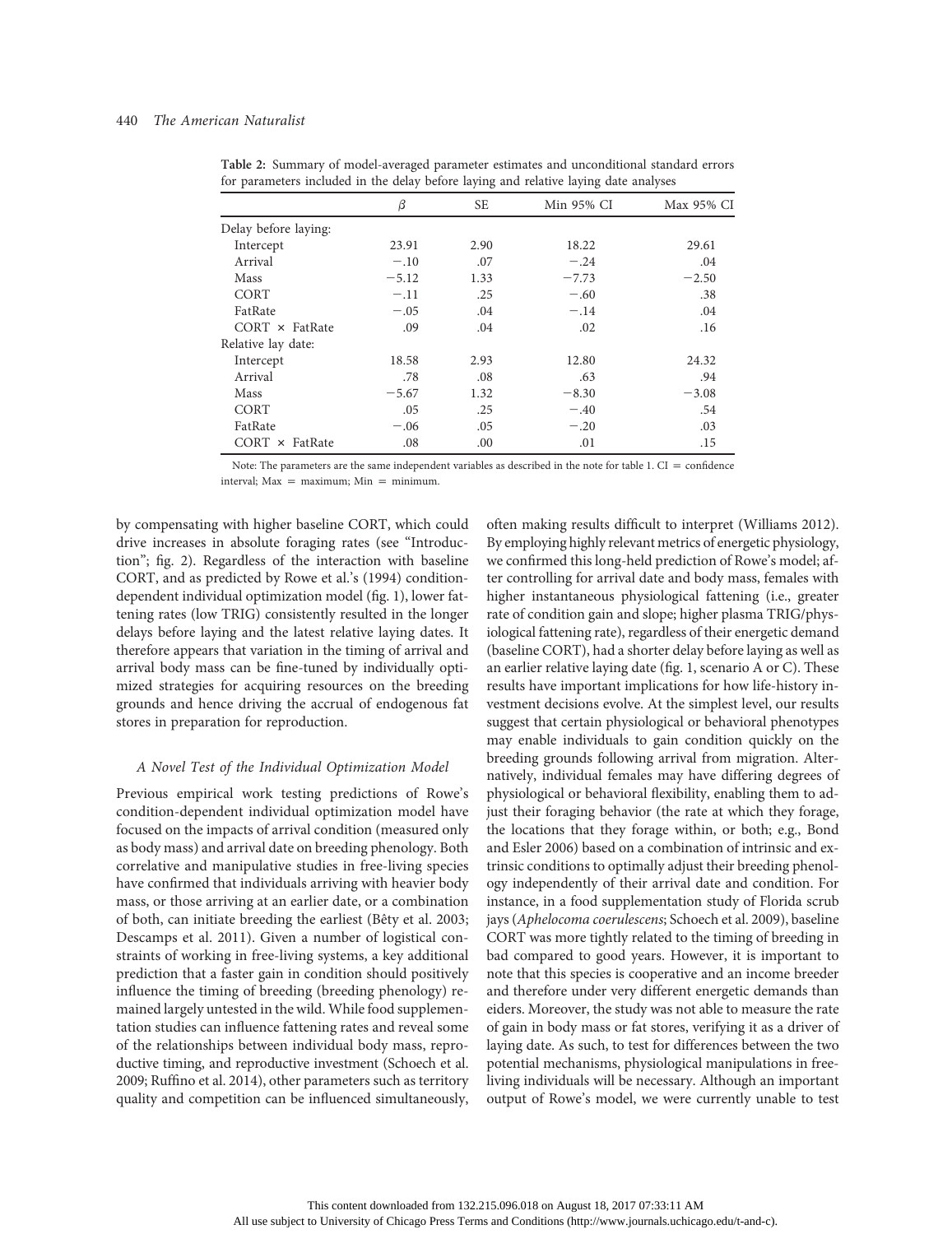

Figure 2: Interaction between the baseline corticosterone (CORT; log transformed) and the fattening rate (residuals between plasma triglycerides [TRIG] and body mass) on the delay before laying  $(a, b)$  and the relative lay date  $(c, d)$ . The interactions are illustrated with  $3D$  (*a, c*) and  $2D$  (*b, d*) graphs, with the grids in the  $3D$  plots and the contour plots both representing the same model-corrected values (corrected for relative arrival date and body mass). The dots in the 3D plots represent the raw values to compare to the model-corrected values (grids). The 2D contour plots represent the distribution of the delay before laying or the relative lay date (each color represents 0.5 days) in relation to the baseline CORT and the fattening rate.

the impact of variation in the rate of condition gain on reproductive investment (i.e., clutch size) due to the difficulty of acquiring accurate estimates of clutch size for most females nesting at our study site within the current 8-year data set (2006–2013). However, the links between prebreeding body mass, arrival date, and seasonal decline in clutch size have already been demonstrated in mixed-strategy Arcticbreeding species including common eiders (Bêty et al. 2003; Descamps et al. 2011).What remains to be examined is whether higher fattening rates per se during prebreeding and optimization of energetic management result in larger clutch sizes, as predicted by Rowe et al. (1994).

#### Influence of Energetic Physiology on the Optimal Timing of Reproduction

We found that the impact of a high fattening rate on both the delay before laying and the laying date was dependent on an individual's ability to manage its energetics (i.e., baseline CORT levels). There may be two potential ways in which these physiologically mediated effects on laying decisions could arise, both operating through differences in individually optimized breeding strategies across females (with associated downstream costs and benefits). First, it is well known that the energetic physiology of long-lived vertebrates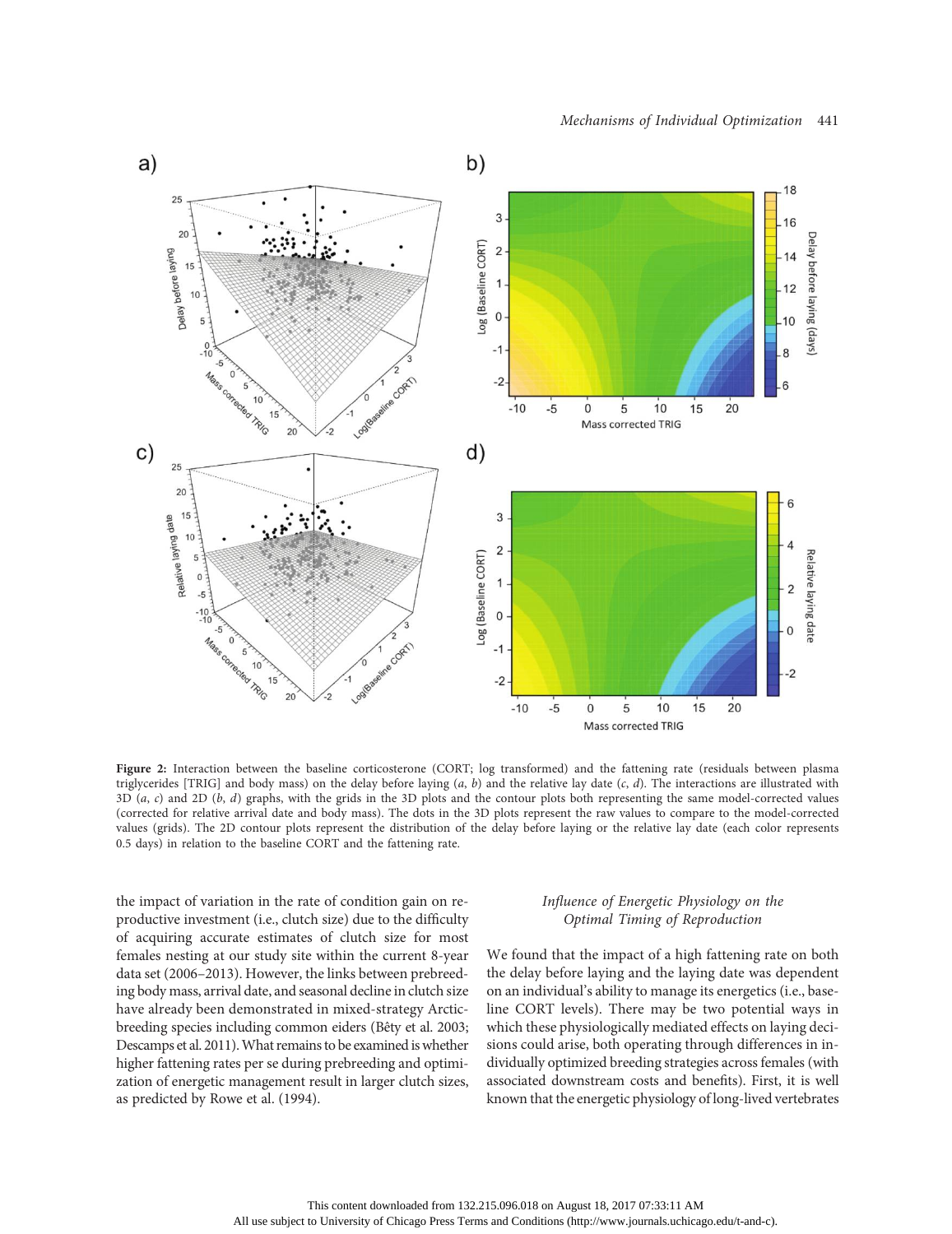changes over the life span of an individual (Monclús et al. 2011; Elliott et al. 2014). Age-related changes in baseline CORT (Heidinger et al. 2006; Monclús et al. 2011; Riechert et al. 2012) and physiological sensitivity to the effects of baseline CORT (Peiffer et al. 1991; Reul et al. 1991; Perlman et al. 2007) have also been documented in a number of vertebrate species. Consequently, age-related variation may directly shape the relationship between energetic physiological traits and reproductive decisions (Heidinger et al. 2006; Monclús et al. 2011; Riechert et al. 2012). We are currently unable to reliably determine age in our study species; however, an ability to do so in the future or to work in a colony of known-age birds would allow further testing of the impact of age-related changes in the reproductive sensitivity to variation in baseline CORT on investment decisions.

Second, independent of age-related effects on energetic physiology, inherent individual variation in the secretion of baseline CORT, behavioral (i.e., foraging) sensitivity to baseline CORT (Angelier et al. 2007b; Crossin et al. 2012), the acquisition and assimilation of energetic resources (Bond and Esler 2006; Heath et al. 2010; Rigou and Guillemette 2010), and the ability to optimally mitigate the costs of migration (Crossin et al. 2010) could all work together to fine-tune general optimal investment strategies (Williams 2008, 2012). For example, those individuals able to maintain baseline GCs at lower levels given similar life-history costs may have the highest inherent quality, exhibiting greater energetic physiological efficiency and therefore gaining higher fitness benefits (Angelier et al. 2010). Alternatively, interindividual variation in the ability to manage energetic physiology under varying environmental conditions (i.e., physiological flexibility) could result in different individual-based optimization strategies within the same life-history stage (Angelier et al. 2007b; Schultner et al. 2013; Love et al. 2014). For example, we found that while having high energetic physiology efficiency (high physiological fattening rates and low baseline CORT) may be optimal for an individual if it is achievable, females may still be able to optimize laying decisions to a degree via higher physiological fattening rates coupled with elevated baseline CORT, although this strategy would be predicted to come at a hypothesized cost given the impacts of elevated GCs on oxidative damage (Constantini et al. 2011), ultimately leading to reduced life spans (Bize et al. 2008). Within this framework, it is possible that late-laying birds with low fattening rates and low CORT may be adopting a slower pace-of-life strategy, resulting in a lower intra-annual probability of reproductive success and a potentially smaller amount of within-season investment (i.e., smaller clutch sizes) but benefiting from a longer life span (Comendant et al. 2003; Lancaster et al. 2008; Descamps et al. 2011; Palacios et al. 2012). Alternatively, these individuals may simply be poorer in quality, with lower energetic physiological efficiency, and therefore may have more difficulty in recovering from wintering and migration, resulting in carry-over effects delaying their subsequent reproductive attempt (Crossin et al. 2010). While all biologically valid and relevant, these hypotheses remain to be tested in free-living species since they necessitate the difficulties of hormonally manipulating prebreeding females and then consistently following short- and longterm benefits or costs to reproduction or survival within females across multiple years. Captive studies involving the prebreeding manipulations of baseline CORT would also be helpful to minimize the impacts of external sources of variation, potentially influencing the interaction between baseline CORT and physiological fattening while still moving individuals outside of their optimal physiological phenotype to examine underlying costs on a per-individual basis.

#### Conclusions and Future Research

The inclusion of energetic physiology, representing individual variation in energetic management (plasma TRIG and baseline CORT), during the prerecruiting period allowed us to investigate a previously untested component of the condition-dependent individual optimization model first proposed by Rowe et al. (1994). Although the influence of these physiological traits on reproductive decisions was relatively complex, their inclusion enhanced the predictive capacity of the model and improved our interpretation of how variation in individual physiological phenotypes influences reproductive decisions that impact fitness. To determine whether these mechanisms have a causal effect on breeding phenology and breeding investment and to examine whether variation in their physiological control mechanisms drives investment trade-offs, future research should aim to manipulate baseline CORT or plasma TRIG levels within biologically relevant levels in free-living individuals during the critical prebreeding stage (Crossin et al. 2015). Being able to couple these metrics with measures of foraging behavior (i.e., foraging rates and profitability) and monitoring long-term success (i.e., survival) would greatly improve our appreciation for how underlying mechanisms enable individually optimized life-history strategies to evolve.

#### Acknowledgments

We thank the 2006–2013 East Bay field crews for data collection and I. Butler and R. Kelly for data organization. We also thank the Natural Sciences and Engineering Research Council of Canada, Environment Canada, the Nunavut Wildlife Management Board, the Polar Continental Shelf Project, the Canadian Network of Centres of Excellence (ArcticNet), and Polar Knowledge Canada for logistical support and research or personal funding. All procedures have been approved via Environment Canada (NUN-SCI-11-04, NUN-MBS-11-05), the territory of Nunavut (WL 2011-029), the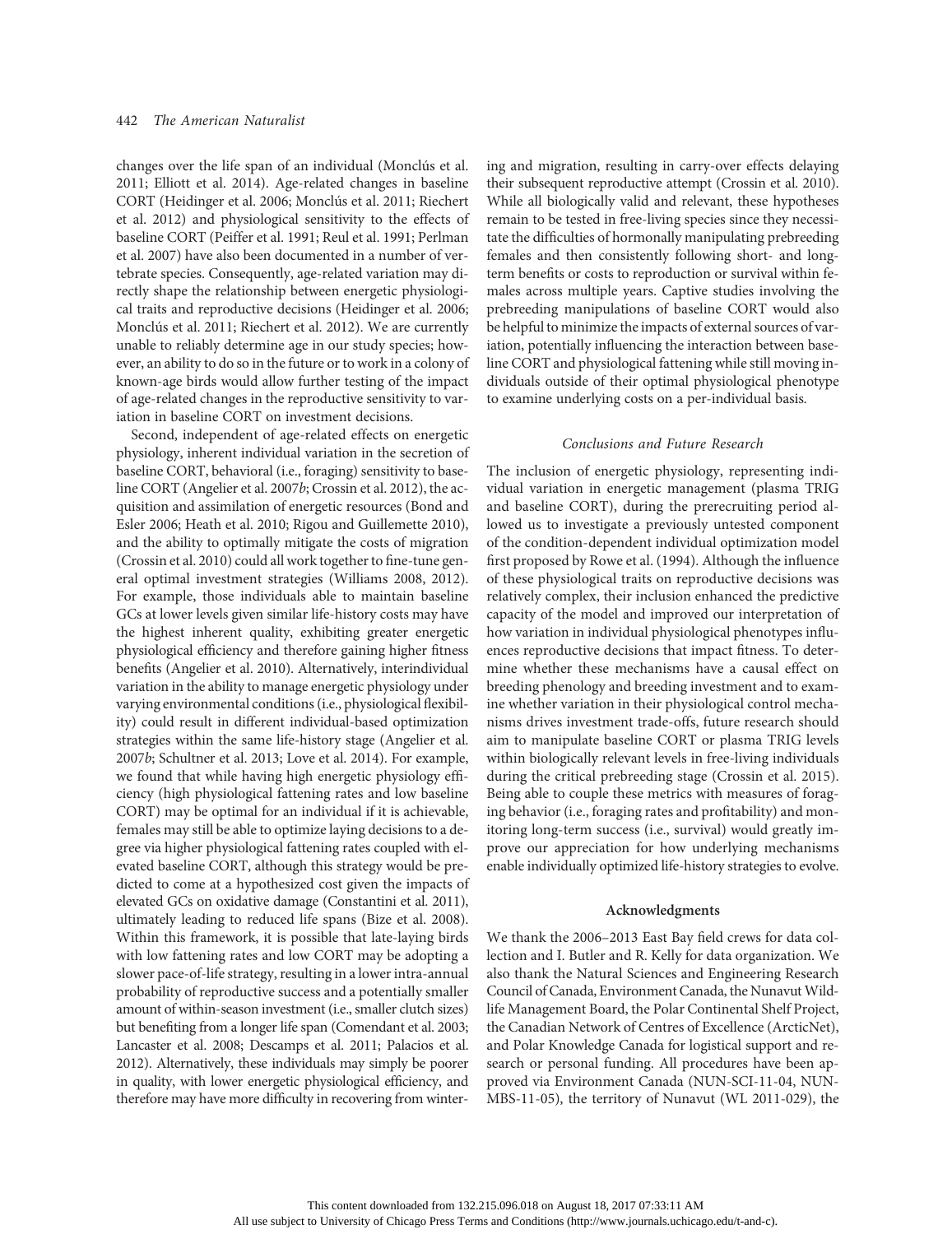University of Windsor Committee for Animal Care (AUPP 11-06; Reproductive Strategies of Arctic-Breeding Common Eiders), and Environment Canada Animal Care (EC-PN-15 -026).

#### Literature Cited

- Alisauskas, R. T., and C. D. Ankney. 1992. The cost of egg laying and its relationship to nutrient reserves in waterfowl. Pages 30–61 in B. D. J. Batt, A. D. Afton, M. G. Anderson, C. D. Ankney, D. H. Johnson, J. A. Kadlec, and G. L. Krapu, eds. Ecology and management of breeding waterfowl. University of Minnesota Press, Minneapolis.
- Angelier, F., C. Clement-Chastel, G. W. Gabrielsen, and O. Chastel. 2007a. Corticosterone and time-activity budget: an experiment with black-legged kittiwakes. [Hormones and Behavior](http://www.journals.uchicago.edu/action/showLinks?pmid=17707380&crossref=10.1016%2Fj.yhbeh.2007.07.003) 52:482– 491.
- Angelier, F., B. Moe, H. Weimerskirch, and O. Chastel. 2007b. Agespecific reproductive success in a long-lived bird: do older parents resist stress better? [Journal of Animal Ecology](http://www.journals.uchicago.edu/action/showLinks?pmid=17922714&crossref=10.1111%2Fj.1365-2656.2007.01295.x) 76:1181–1191.
- Angelier, F., J. C. Wingfield, H. Weimerskirch, and O. Chastel. 2010. Hormonal correlates of individual quality in a long-lived bird: a test of the "corticosterone-fitness hypothesis." [Biology Letters](http://www.journals.uchicago.edu/action/showLinks?pmid=20573614&crossref=10.1098%2Frsbl.2010.0376) 6:846– 849.
- Anteau, M. J., and A. D. Afton. 2008. Using plasma-lipid metabolites to index changes in lipid reserves of free-living lesser scaup (Aythya affinis). [Auk](http://www.journals.uchicago.edu/action/showLinks?crossref=10.1525%2Fauk.2008.06255) 125:354–357.
- Bates, D., M. Maechler, and B. Bolker. 2012. lme4: linear mixed-effects models using S4 classes. R package version 0.999999-0. http://  $CRAN.R-project.org/package = Ime4.$
- Bêty, J., G. Gauthier, and J.-F. Giroux. 2003. Body condition, migration, and the timing of reproduction in snow geese: a test of the condition-dependent model of optimal clutch size. [American Nat](http://www.journals.uchicago.edu/action/showLinks?system=10.1086%2F375680)[uralist](http://www.journals.uchicago.edu/action/showLinks?system=10.1086%2F375680) 162:110–121.
- Bize, P., G. Devevey, P. Monaghan, B. Doligez, and P. Christe. 2008. Fecundity and survival in relation to resistance to oxidative stress in a free-living bird. [Ecology](http://www.journals.uchicago.edu/action/showLinks?pmid=18831179&crossref=10.1890%2F07-1135.1) 89:2584–2593.
- Bond, J. C., and D. Esler. 2006. Nutrient acquisition by female harlequin ducks prior to spring migration and reproduction: evidence for body mass optimization. [Canadian Journal of Zoology](http://www.journals.uchicago.edu/action/showLinks?crossref=10.1139%2Fz06-111) 84:1223– 1229.
- Bottitta, G. E., E. Nol, and H. G. Gilchrist. 2003. Effects or experimental manipulation of incubation length on behaviour and body mass of common eiders in the Canadian Arctic. [Waterbirds](http://www.journals.uchicago.edu/action/showLinks?crossref=10.1675%2F1524-4695%282003%29026%5B0100%3AEOEMOI%5D2.0.CO%3B2) 26:100– 107.
- Brommer, J. E., and K. Rattiste. 2008. "Hidden" reproductive conflict between mates in a wild bird population. [Evolution](http://www.journals.uchicago.edu/action/showLinks?pmid=18616571&crossref=10.1111%2Fj.1558-5646.2008.00451.x) 62:2326–2333.
- Burnham, K. P., and D. R. Anderson. 2002. Model selection and multimodel inference: a practical information-theoretic approach. Springer, New York.
- Bustnes, J. O., and K. E. Erikstad. 1991. Parental care in the common eider (Somateria mollissima): factors affecting abandonment and adoption of young. [Canadian Journal of Zoology](http://www.journals.uchicago.edu/action/showLinks?crossref=10.1139%2Fz91-216) 69:1538–1545.
- Buttler, E. I., H. G. Gilchrist, S. Descamps, R. M. Forbes, and C. Soos. 2011. Handling stress of female common eiders during avian cholera outbreaks. [Journal of Wildlife Management](http://www.journals.uchicago.edu/action/showLinks?crossref=10.1002%2Fjwmg.38) 75:283–288.
- Cargnelli, L. M., and B. D. Neff. 2006. Condition-dependent nesting in bluegill sunfish Lepomis macrochirus. [Journal of Animal Ecol](http://www.journals.uchicago.edu/action/showLinks?pmid=16689945&crossref=10.1111%2Fj.1365-2656.2006.01083.x)[ogy](http://www.journals.uchicago.edu/action/showLinks?pmid=16689945&crossref=10.1111%2Fj.1365-2656.2006.01083.x) 75:627–633.
- Carney, S. M. 1992. Species, age and sex identification of ducks using wing plumage. US Department of the Interior/US Fish and Wildlife Service, Washington, DC.
- Cerasale, D. J., and C. G. Guglielmo. 2006. Dietary effects on prediction of body mass changes in birds by plasma metabolites. [Auk](http://www.journals.uchicago.edu/action/showLinks?crossref=10.1642%2F0004-8038%282006%29123%5B836%3ADEOPOB%5D2.0.CO%3B2) 123:836–846.
- Comendant, T., B. Sinervo, E. I. Svensson, and J. Wingfield. 2003. Social competition, corticosterone and survival in female lizard morphs. [Journal of Evolutionary Biology](http://www.journals.uchicago.edu/action/showLinks?pmid=14635910&crossref=10.1046%2Fj.1420-9101.2003.00598.x) 16:948–955.
- Constantini, D., V. Marasco, and A. P. Møller. 2011. A meta-analysis of glucocorticoids as modulators of oxidative stress in vertebrates. [Journal of Comparative Physiology B: Biochemical, Systems, and](http://www.journals.uchicago.edu/action/showLinks?pmid=21416253) [Environmental Physiology](http://www.journals.uchicago.edu/action/showLinks?pmid=21416253) 181:447–456.
- Crespi, E. J., T. D. Williams, T. S. Jessop, and B. Delehanty. 2013. Life history and the ecology of stress: how do glucocorticoid hormones influence life-history variation in animals? [Functional](http://www.journals.uchicago.edu/action/showLinks?crossref=10.1111%2F1365-2435.12009) [Ecology](http://www.journals.uchicago.edu/action/showLinks?crossref=10.1111%2F1365-2435.12009) 27:93–106.
- Crossin, G. T., O. P. Love, S. J. Cooke, and T. D. Williams. 2015. Glucocorticoid manipulation in free-living animals: considerations of dose delivery, life-history context and reproductive state. [Func](http://www.journals.uchicago.edu/action/showLinks?crossref=10.1111%2F1365-2435.12482)[tional Ecology](http://www.journals.uchicago.edu/action/showLinks?crossref=10.1111%2F1365-2435.12482) 30:116–125.
- Crossin, G. T., P. N. Trathan, R. A. Phillips, A. Dawson, F. Le Bouard, and T. D. Williams. 2010. A carryover effect of migration underlies individual variation in reproductive readiness and extreme egg size dimorphism in macaroni penguins. [American Nat](http://www.journals.uchicago.edu/action/showLinks?system=10.1086%2F655223)[uralist](http://www.journals.uchicago.edu/action/showLinks?system=10.1086%2F655223) 176:357–366.
- Crossin, G. T., P. N. Trathan, R. A. Phillips, K. B. Gorman, A. Dawson, K. Q. Sakamoto, and T. D. Williams. 2012. Corticosterone predicts foraging behavior and parental care in macaroni penguins. [American Naturalist](http://www.journals.uchicago.edu/action/showLinks?system=10.1086%2F666001) 180:E31–E41.
- Dallman, M. F., A. M. Strack, S. F. Akana, M. J. Bradbury, E. S. Hanson, K. A. Scribner, and M. Smith. 1993. Feast and famine: critical role of glucocorticoids with insulin in daily energy flow. [Frontiers in Neuroendocrinology](http://www.journals.uchicago.edu/action/showLinks?pmid=8258378&crossref=10.1006%2Ffrne.1993.1010) 14:303–347.
- Descamps, S., J. Bêty, O. P. Love, and H. G. Gilchrist. 2011. Individual optimization of reproduction in a long-lived migratory bird: a test of the condition-dependent model of laying date and clutch size. [Functional Ecology](http://www.journals.uchicago.edu/action/showLinks?crossref=10.1111%2Fj.1365-2435.2010.01824.x) 25:671–681.
- Dobson, F. S., and G. R. Michener. 1995. Maternal traits and reproduction in Richardson's ground squirrels. [Ecology](http://www.journals.uchicago.edu/action/showLinks?crossref=10.2307%2F1939350) 76:851–862.
- Doody, J. S., A. Georges, and J. E. Young. 2003. Twice every second year: reproduction in the pig-nosed turtle, Carettochelys insculpta, in the wet-dry tropics of Australia. [Journal of Zoology](http://www.journals.uchicago.edu/action/showLinks?crossref=10.1017%2FS0952836902003217) 259:179–188.
- Doughty, P. 1996. Allometry of reproduction in two species of gekkonid lizards (Gehyra): effects of body size miniaturization on clutch and egg sizes. [Journal of Zoology](http://www.journals.uchicago.edu/action/showLinks?crossref=10.1111%2Fj.1469-7998.1996.tb05316.x) 240:703–715.
- Drent, R. H., and S. Daan. 1980. The prudent parent: energetic adjustments in avian breeding. Ardea 68:225–252.
- Elliott, K. H., J. F. Hare, M. Le Valliant, A. J. Gaston, Y. Ropert-Coudert, and W. G. Anderson. 2014. Ageing gracefully: physiology but not behaviour declines with age in a diving seabird. [Func](http://www.journals.uchicago.edu/action/showLinks?crossref=10.1111%2F1365-2435.12316)[tional Ecology](http://www.journals.uchicago.edu/action/showLinks?crossref=10.1111%2F1365-2435.12316) 29:219–228.
- Garant, D., L. E. B. Kruuk, R. H. McCleery, and B. C. Sheldon. 2007. The effects of environmental heterogeneity on multivariate selection on reproductive traits in female great tits. [Evolution](http://www.journals.uchicago.edu/action/showLinks?pmid=17598739&crossref=10.1111%2Fj.1558-5646.2007.00128.x) 61:1546–1559.
- Gibbons, G. F., D. Wiggins, A. M. Brown, and A. M. Hebbachi. 2004. Synthesis and function of hepatic very-low-density lipoprotein. [Biochemical Society Transactions](http://www.journals.uchicago.edu/action/showLinks?pmid=14748713&crossref=10.1042%2Fbst0320059) 32:59–64.
- Harshman, L. G., and A. J. Zera. 2007. The cost of reproduction: the devil in the details. [Trends in Ecology and Evolution](http://www.journals.uchicago.edu/action/showLinks?pmid=17056152&crossref=10.1016%2Fj.tree.2006.10.008) 22:80–86.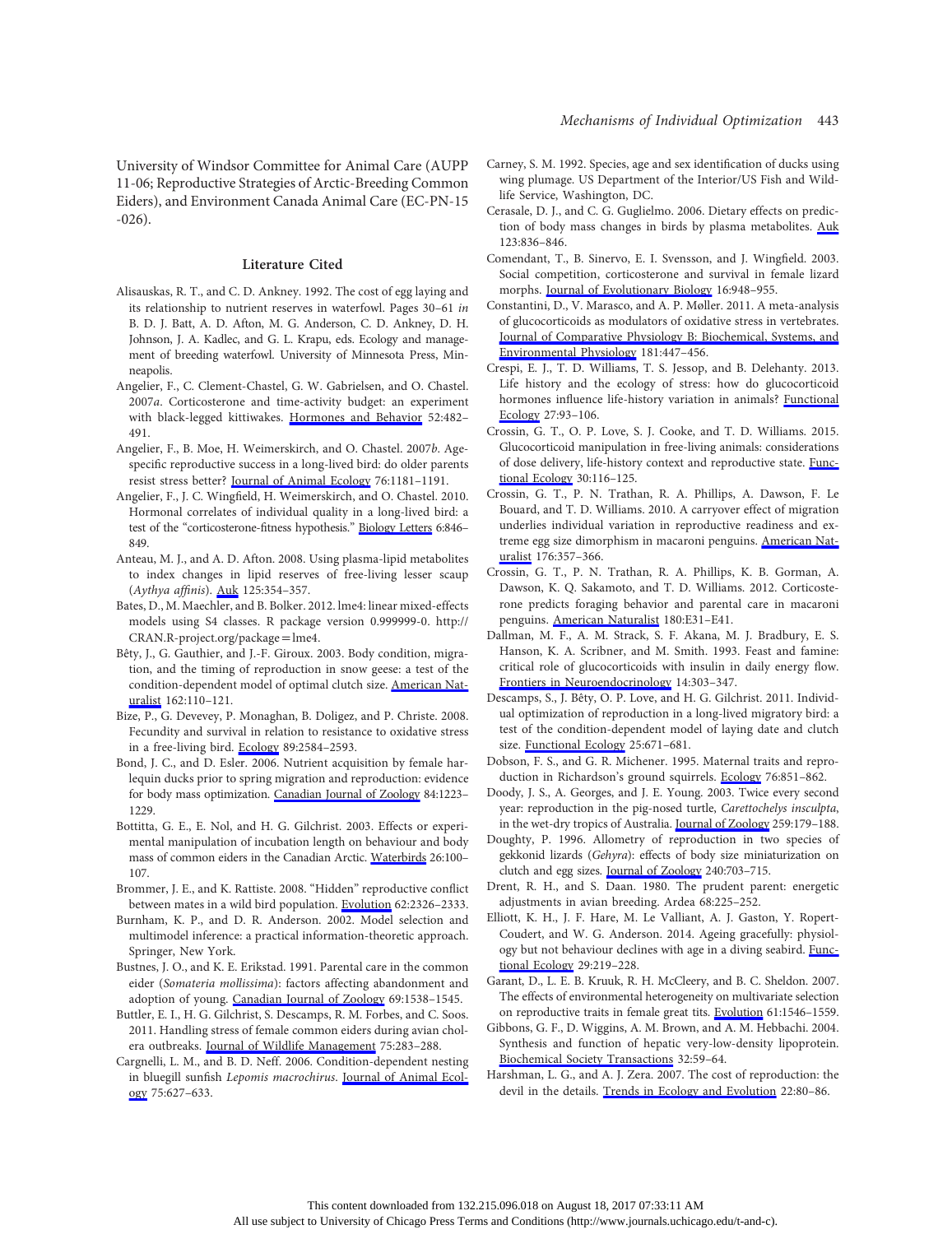#### 444 The American Naturalist

- Heath, J. P., H. G. Gilchrist, and R. C. Ydenberg. 2010. Interactions between rate processes with different timescales explain counterintuitive foraging patterns of Arctic wintering eiders. [Proceedings](http://www.journals.uchicago.edu/action/showLinks?pmid=20504814&crossref=10.1098%2Frspb.2010.0812) [of the Royal Society B: Biological Sciences](http://www.journals.uchicago.edu/action/showLinks?pmid=20504814&crossref=10.1098%2Frspb.2010.0812) 277:3179–3186.
- Heidinger, B. J., I. C. T. Nisbet, and E. D. Ketterson. 2006. Older parents are less responsive to a stressor in a long-lived seabird: a mechanism for increased reproductive performance with age? [Pro](http://www.journals.uchicago.edu/action/showLinks?pmid=16901843&crossref=10.1098%2Frspb.2006.3557)[ceedings of the Royal Society B: Biological Sciences](http://www.journals.uchicago.edu/action/showLinks?pmid=16901843&crossref=10.1098%2Frspb.2006.3557) 273:2227–2231.
- Hennin, H. L., P. Legagneaux, J. Bêty, T. D. Williams, H. G. Gilchrist, T. M. Baker, and O. P. Love. 2015. Pre-breeding energetic management in a mixed-strategy breeder. [Oecologia](http://www.journals.uchicago.edu/action/showLinks?pmid=25411112&crossref=10.1007%2Fs00442-014-3145-x) 177:235–243.
- Hennin, H. L., A. Wells-Berlin, and O. P. Love. 2016. Baseline glucocorticoids are drivers of body mass gain in a diving seabird. [Ecology and Evolution](http://www.journals.uchicago.edu/action/showLinks?pmid=26925215&crossref=10.1002%2Fece3.1999) 6:1702–1711. doi:10.1002/ece.1999.
- Holberton, R. L. 1999. Changes in patterns of corticosterone secretion concurrent with migratory fattening in a Neotropical migratory bird. [General and Comparative Endocrinology](http://www.journals.uchicago.edu/action/showLinks?pmid=10525361&crossref=10.1006%2Fgcen.1999.7336) 116:49–58.
- Holberton, R. L., C. M. Wilson, M. J. Hunter, W. B. Cash, and C. G. Sims. 2007. The role of corticosterone in suppressing migratory lipogenesis in the dark-eyed junco, Junco hyemalis: a model for central and peripheral regulation. [Physiological and Biochemical](http://www.journals.uchicago.edu/action/showLinks?system=10.1086%2F508816) [Zoology](http://www.journals.uchicago.edu/action/showLinks?system=10.1086%2F508816) 80:125–137.
- Jenni, L., and S. Jenni-Eiermann. 1996. Metabolic responses to diurnal feeding patterns during the postbreeding, moulting and migratory periods in passerine birds. [Functional Ecology](http://www.journals.uchicago.edu/action/showLinks?crossref=10.2307%2F2390264) 10:73–80.
- Jenni, L., and R. Schwilch. 2001. Plasma metabolite levels indicate change in body mass in reed warblers Acrocephalus scirpaceus. Avian Sciences 1:55–65.
- Jenni-Eiermann, S., and L. Jenni. 1994. Plasma metabolite levels predict individual body-mass changes in a small long-distance migrant, the garden warbler. [Auk](http://www.journals.uchicago.edu/action/showLinks?crossref=10.2307%2F4088821) 111:888–899.
- Johansson, F., and L. Rowe. 1999. Life history and behavioral responses to time constraints in a damselfly. [Ecology](http://www.journals.uchicago.edu/action/showLinks?crossref=10.1890%2F0012-9658%281999%29080%5B1242%3ALHABRT%5D2.0.CO%3B2) 80:1242–1252.
- Ketterson, E. D., and V. Nolan, Jr. 1999. Adaptation, exaptation, and constraint: a hormonal perspective. American Naturalist 154(suppl.): S4–S25.
- Kisdi, É., G. Meszéna, and L. Pásztor. 1998. Individual optimization: mechanisms shaping the optimal reaction norm. [Evolutionary](http://www.journals.uchicago.edu/action/showLinks?crossref=10.1023%2FA%3A1006535829880) [Ecology](http://www.journals.uchicago.edu/action/showLinks?crossref=10.1023%2FA%3A1006535829880) 12:211–221.
- Lancaster, L. T., L. C. Hazard, J. Clobert, and B. R. Sinervo. 2008. Corticosterone manipulation reveals differences in hierarchical organization of multidimensional reproductive trade-offs in r-strategist and K-strategist females. [Journal of Evolutionary Biology](http://www.journals.uchicago.edu/action/showLinks?pmid=18179517&crossref=10.1111%2Fj.1420-9101.2007.01478.x) 21:556– 565.
- Landys, M. M., M. Ramenofsky, C. G. Guglielmo, and J. C. Wingfield. 2004. The low-affinity glucocorticoid receptor regulates feeding and lipid breakdown in the migratory Gambel's white-crowned sparrow Zonotrichia leucophrys gambelii. [Journal of Experimental](http://www.journals.uchicago.edu/action/showLinks?pmid=14638841&crossref=10.1242%2Fjeb.00734) [Biology](http://www.journals.uchicago.edu/action/showLinks?pmid=14638841&crossref=10.1242%2Fjeb.00734) 207:143–154.
- Landys, M. M., M. Ramenofsky, and J. C. Wingfield. 2006. Actions of glucocorticoids at a seasonal baseline as compared to stress-related levels in the regulation of periodic life processes. [General and Com](http://www.journals.uchicago.edu/action/showLinks?pmid=16624311&crossref=10.1016%2Fj.ygcen.2006.02.013)[parative Endocrinology](http://www.journals.uchicago.edu/action/showLinks?pmid=16624311&crossref=10.1016%2Fj.ygcen.2006.02.013) 148:132–149.
- Legagneux, P., P. L. F. Fast, G. Gauthier, and J. Bêty. 2012. Manipulating individual state during migration provides evidence for carry-over effects modulated by environmental conditions. [Pro](http://www.journals.uchicago.edu/action/showLinks?pmid=21865256&crossref=10.1098%2Frspb.2011.1351)[ceedings of the Royal Society B: Biological Sciences](http://www.journals.uchicago.edu/action/showLinks?pmid=21865256&crossref=10.1098%2Frspb.2011.1351) 279:876–883.
- Lepage, D., G. Gauthier, and S. Menu. 2000. Reproductive consequences of egg-laying decisions in snow geese. [Journal of Animal](http://www.journals.uchicago.edu/action/showLinks?crossref=10.1046%2Fj.1365-2656.2000.00404.x) [Ecology](http://www.journals.uchicago.edu/action/showLinks?crossref=10.1046%2Fj.1365-2656.2000.00404.x) 69:414–427.
- Lõhmus, M., L. F. Sundström, and F. R. Moore. 2006. Non-invasive corticosterone treatment changes foraging intensity in red-eyed vireos Vireo olivaceus. [Journal of Avian Biology](http://www.journals.uchicago.edu/action/showLinks?crossref=10.1111%2Fj.0908-8857.2006.03733.x) 37:523–526.
- Love, O. P., C. W. Breuner, F. Vezina, and T. D. Williams. 2004. Mediation of a corticosterone-induced reproductive conflict. [Hormones](http://www.journals.uchicago.edu/action/showLinks?pmid=15215043&crossref=10.1016%2Fj.yhbeh.2004.02.001) [and Behavior](http://www.journals.uchicago.edu/action/showLinks?pmid=15215043&crossref=10.1016%2Fj.yhbeh.2004.02.001) 46:59–65.
- Love, O. P., H. G. Gilchrist, S. Descamps, C. A. D. Semeniuk, and J. Bêty. 2010. Pre-laying climatic cues can time reproduction to optimally hatch offspring hatching and ice condition in an Arctic marine bird. [Oecologia](http://www.journals.uchicago.edu/action/showLinks?pmid=20632036&crossref=10.1007%2Fs00442-010-1678-1) 164:277–286.
- Love, O. P., C. L. Madliger, S. Bourgeon, C. A. D. Semeniuk, and T. D. Williams. 2014. Evidence for baseline glucocorticoids as mediators of reproductive investment in a wild bird. [General and Comparative](http://www.journals.uchicago.edu/action/showLinks?pmid=24462764&crossref=10.1016%2Fj.ygcen.2014.01.001) [Endocrinology](http://www.journals.uchicago.edu/action/showLinks?pmid=24462764&crossref=10.1016%2Fj.ygcen.2014.01.001) 199:65–69.
- Lyons, J. E., J. A. Collazo, and C. G. Guglielmo. 2008. Plasma metabolites and migration physiology of semipalmated sandpipers: refuelling performance at five latitudes. [Oecologia](http://www.journals.uchicago.edu/action/showLinks?pmid=18071757&crossref=10.1007%2Fs00442-007-0921-x) 155:417–427.
- Marrow, P., J. M. McNamara, A. I. Houston, I. R. Stevenson, and T. H. Clutton-Brock. 1996. State-dependent life history evolution in Soay sheep: dynamic modelling of reproductive scheduling. [Phil](http://www.journals.uchicago.edu/action/showLinks?pmid=8745420&crossref=10.1098%2Frstb.1996.0002)[osophical Transactions of the Royal Society B: Biological Sciences](http://www.journals.uchicago.edu/action/showLinks?pmid=8745420&crossref=10.1098%2Frstb.1996.0002) 351:17–32.
- McEwan, B. S., and J. C. Wingfield. 2003. The concept of allostasis in biology and biomedicine. [Hormones and Behaviour](http://www.journals.uchicago.edu/action/showLinks?pmid=12614627&crossref=10.1016%2FS0018-506X%2802%2900024-7) 43:2–15.
- McGuire, L. P., M. B. Fenton, P. A. Faur, and C. G. Guglielmo. 2009. Determining feeding state and rate of mass change in insectivorous bats using plasma metabolite analysis. [Physiological and Bio](http://www.journals.uchicago.edu/action/showLinks?system=10.1086%2F605951)[chemical Zoology](http://www.journals.uchicago.edu/action/showLinks?system=10.1086%2F605951) 82:812–818.
- McNamara, J. M., and A. I. Houston. 1996. State-dependent life histories. [Nature](http://www.journals.uchicago.edu/action/showLinks?pmid=8637568&crossref=10.1038%2F380215a0) 380:215–221.
- Miller, D. A., C. M. Vleck, and D. L. Otis. 2009. Individual variation in baseline and stress-induced corticosterone and prolactin levels predicts parental effort by nesting mourning doves. [Hormones](http://www.journals.uchicago.edu/action/showLinks?pmid=19682449&crossref=10.1016%2Fj.yhbeh.2009.08.001) [and Behavior](http://www.journals.uchicago.edu/action/showLinks?pmid=19682449&crossref=10.1016%2Fj.yhbeh.2009.08.001) 56:457–464.
- Monclús, R., J. Tiulim, and D. T. Blumstein. 2011. Older mothers follow conservative strategies under predator pressure: the adaptive role of maternal glucocorticoids in yellow-bellied marmots. [Hormones and Behavior](http://www.journals.uchicago.edu/action/showLinks?pmid=21930131&crossref=10.1016%2Fj.yhbeh.2011.08.019) 60:660–665.
- Moore, I. T., and W. A. Hopkins. 2009. Interactions and trade-offs among physiological determinants of performance and reproductive success. [Integrative and Comparative Biology](http://www.journals.uchicago.edu/action/showLinks?pmid=21665832&crossref=10.1093%2Ficb%2Ficp081) 49:441–451.
- Morris, D. W. 1998. State-dependent optimization of litter size. [Oikos](http://www.journals.uchicago.edu/action/showLinks?crossref=10.2307%2F3546679) 83:518–528.
- Mosbech, A., H. G. Gilchrist, F. Merkel, C. Sonne, A. Flagstad, and H. Nyegaard. 2006. Year-round movements of northern common eiders Somateria mollissima borealis breeding in Arctic Canada and West Greenland followed by satellite telemetry. Ardea 94:651–665.
- Palacios, M. G., A. M. Sparkman, and A. M. Bronikowski. 2012. Corticosterone and pace of life in two life-history ecotypes of garter snake Thamnophis elegans. [General and Comparative Endocrinol](http://www.journals.uchicago.edu/action/showLinks?pmid=22178432&crossref=10.1016%2Fj.ygcen.2011.11.042)[ogy](http://www.journals.uchicago.edu/action/showLinks?pmid=22178432&crossref=10.1016%2Fj.ygcen.2011.11.042) 175:443–448.
- Peiffer, A., N. Barden, and M. J. Meaney. 1991. Age-related changes in glucocorticoid receptor binding and mRNA levels in the rat brain and pituitary. [Neurobiology of Aging](http://www.journals.uchicago.edu/action/showLinks?pmid=1770983&crossref=10.1016%2F0197-4580%2891%2990076-V) 12:475–479.
- Perlman, W. R., M. J. Webster, M. M. Herman, J. E. Kleinman, and C. S. Weickert. 2007. Age-related difference in glucocorticoid receptor mRNA levels in the human brain. [Neurobiology of Aging](http://www.journals.uchicago.edu/action/showLinks?pmid=16540204&crossref=10.1016%2Fj.neurobiolaging.2006.01.010) 28:447–458.
- Perrins, C. M. 1970. The timing of birds' breeding seasons. [Ibis](http://www.journals.uchicago.edu/action/showLinks?crossref=10.1111%2Fj.1474-919X.1970.tb00096.x) 112: 242–255.